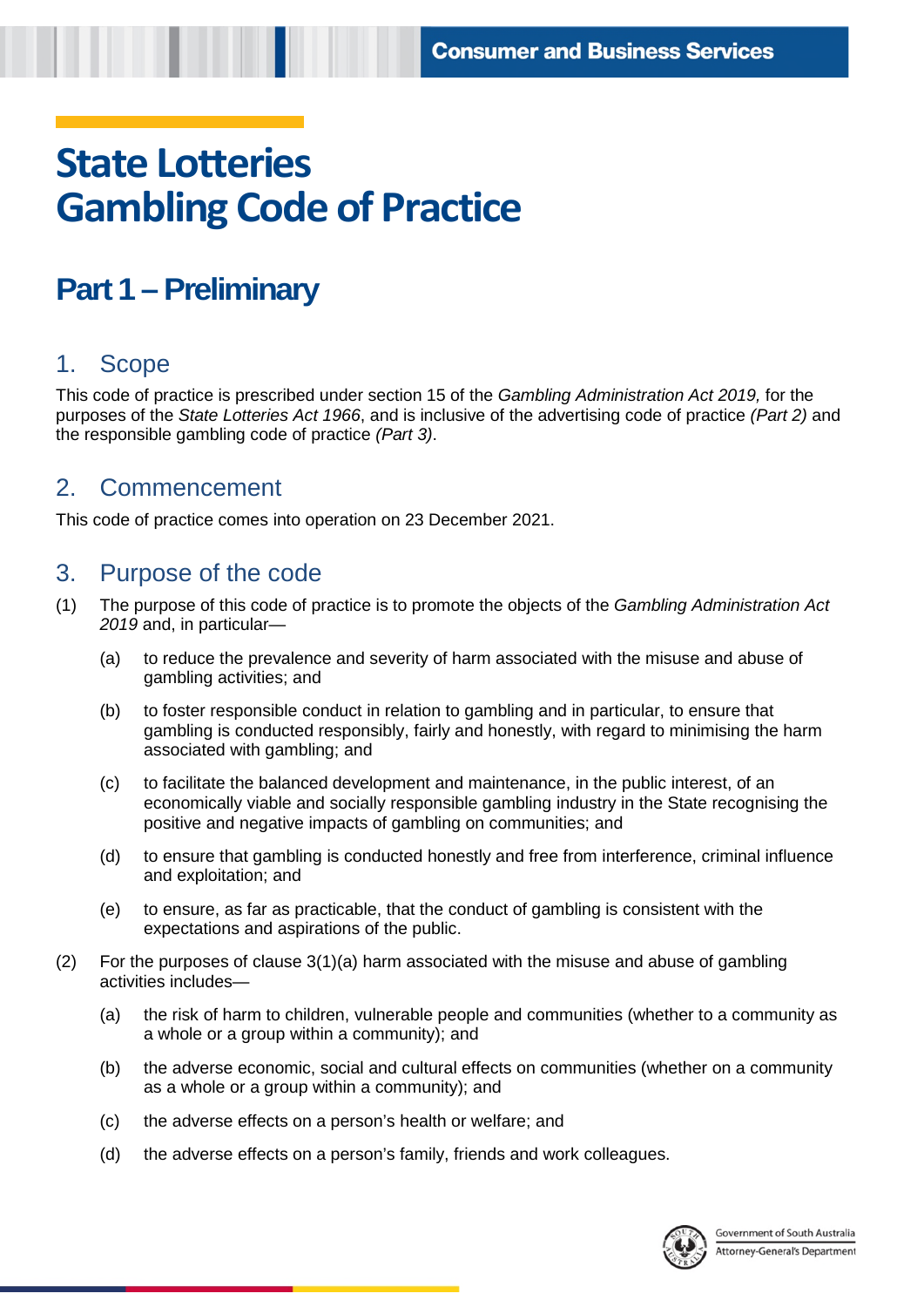- (3) The intention of this code of practice is to commit gambling providers to:
	- (a) ensure that gambling practices are consistent with the community's expectations that gambling businesses will be conducted in a responsible manner so as to minimise the harm caused by gambling;
	- (b) ensure that gambling advertising is consistent with the community's expectations that gambling businesses will be conducted in a responsible manner so as to minimise the harm caused by gambling and is socially responsible;
	- (c) consider and implement measures to minimise harm associated with gambling activities;
	- (d) maintain standards of operational practice that, as a matter of course, address harm minimisation;
	- (e) not undertake operational practices involving unacceptable risk of harm.

### 4. Interpretation

(1) Unless the contrary intention appears, expressions defined in the *Gambling Administration Act 2019* and *State Lotteries Act 1966* have the same meanings in this code of practice.

*condensed warning message* means the following message – *"Gamble responsibly"* 

*gambling advertising* means any advertising by a gambling provider of a particular gambling product, products or gambling activity (including to open a gambling account), whether in print or electronic form, including media (internet and all electronic and social media), radio, television, print media, signs and billboards, and any advertising on radio or television in the nature of a plug or endorsement, celebrity commentary, or program content which is in exchange for payment, or some other form of valuable consideration.

*gambling provider* for the purpose of this code means the Lotteries Commission of South Australia (the Lotteries Commission).

*gambling area* means the immediate environs of the point of sale for a product authorised under the *State Lotteries Act 1966*.

*inducement* means any credit, voucher or reward offered to a person as an inducement to participate, or to participate frequently, in any gambling activity (including as an inducement to open a gambling account, or as an inducement to not close a gambling account).

*permitted external sign* means a sign affixed to the outside of a building containing a gambling area or affixed to the outside of a permanent structure within the immediate environs of a building containing a gambling area, which is under the control of the gambling provider that –

- (a) displays the gambling provider's logo or name; or
- (b) indicates the availability of a gambling activity inside the building.

*virtual gambling area* means a webpage, application or a display on an internet-enabled device, which provides for a person to gamble with the gambling provider.

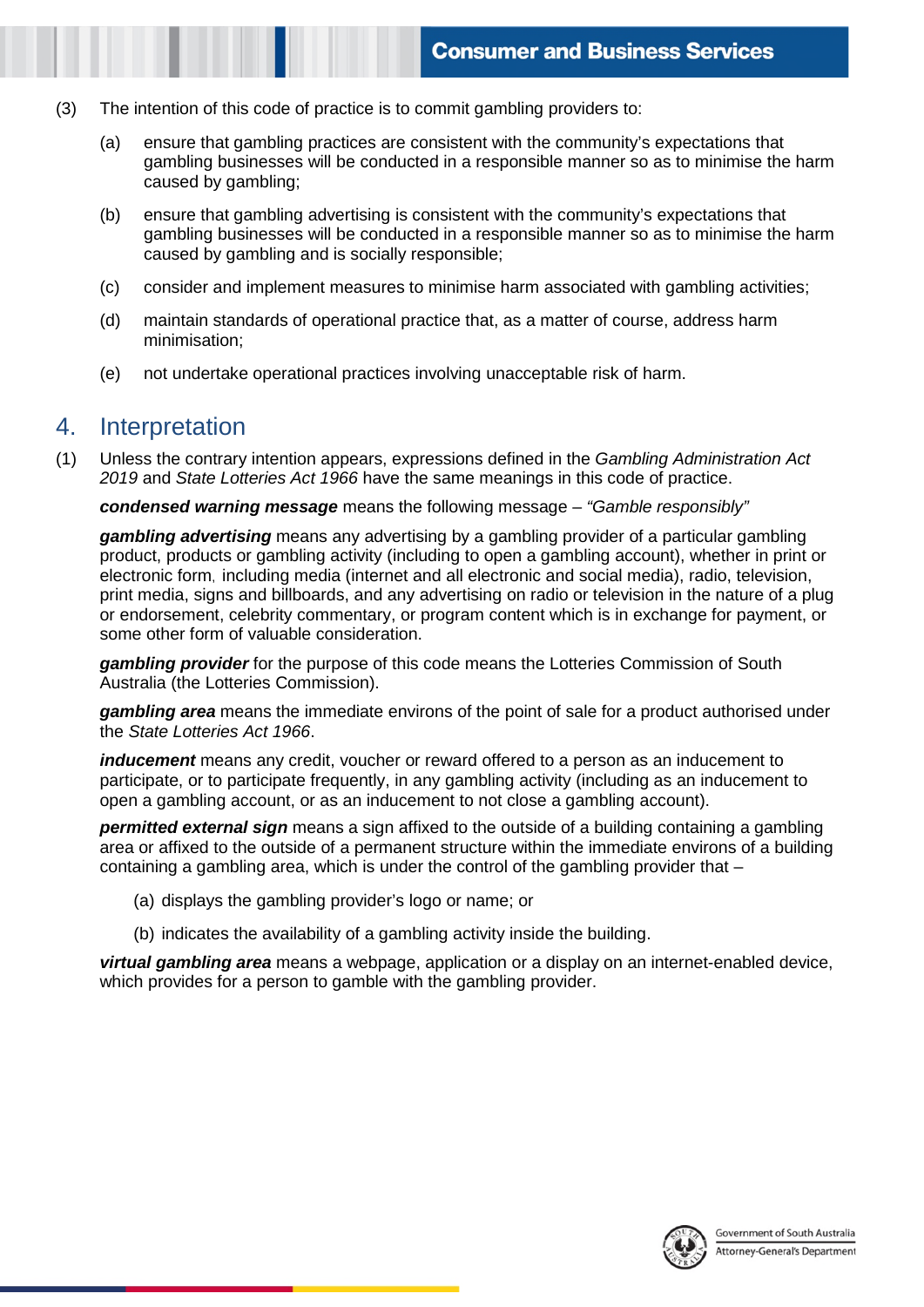#### 5. Mandatory nature of the code

- (1) Under section 15 of the *Gambling Administration Act 2019*, the Liquor and Gambling Commissioner (the Commissioner) may prescribe advertising codes of practice and responsible gambling codes of practice.
- (2) The gambling provider must not contravene or fail to comply with a provision of a code of practice.
- (3) For the purposes of section 16 of the *Gambling Administration Act 2019—*
	- (a) If the letter "A", "B", "C" or "D" appears in column B of the table in Schedule 2 next to the listing of a provision, contravention or failure to comply with the provision is declared to be an offence in the category corresponding to that letter;
	- (b) If the letter "A", "B", "C" or "D" appears in column C of the table in Schedule 2 next to the listing of a provision, the offence of contravention or failure to comply with the provision is declared to be an expiable offence in the category corresponding to that letter.

#### 6. Application of this code of practice under section 15 of the Gambling Administration Act 2019

- (1) Part 2 of this code of practice operates as the prescribed advertising code of practice for the purposes of section 15(1)(a) of the *Gambling Administration Act 2019*.
- (2) Part 3 of this code of practice operates as the prescribed responsible gambling code of practice for the purposes of section 15(1)(b) of the *Gambling Administration Act 2019*.
- (3) The Commissioner may vary or revoke a code of practice or a provision of a code of practice by notice in the Government Gazette.
- (4) The Commissioner may, at any time, undertake a review of the codes of practice.

# 7. Liability for act or default of agent

For the purposes of this code, an act or default of an agent of the gambling provider will be taken to be an act or default of the gambling provider unless the Commissioner is satisfied that the agent acted outside the scope of the agent's actual, usual and ostensible authority, or in a manner inconsistent with obligations imposed by the gambling provider on the agent.

# 8. Role of peak bodies

The gambling provider may satisfy a code of practice obligation through the actions of a peak body, except in relation to the gambling provider's obligations in respect to training.

A peak body is a genuine association formed to protect or promote the interests of a section of the gambling industry.

Peak body includes, in relation to a person who is an agent of the gambling provider, the principal in the agency relationship. In the case of a SA Lotteries agent, the relationship could be established by either Tatts Lotteries SA Pty Ltd (Tatts), as master agent, or the Lotteries Commission itself.

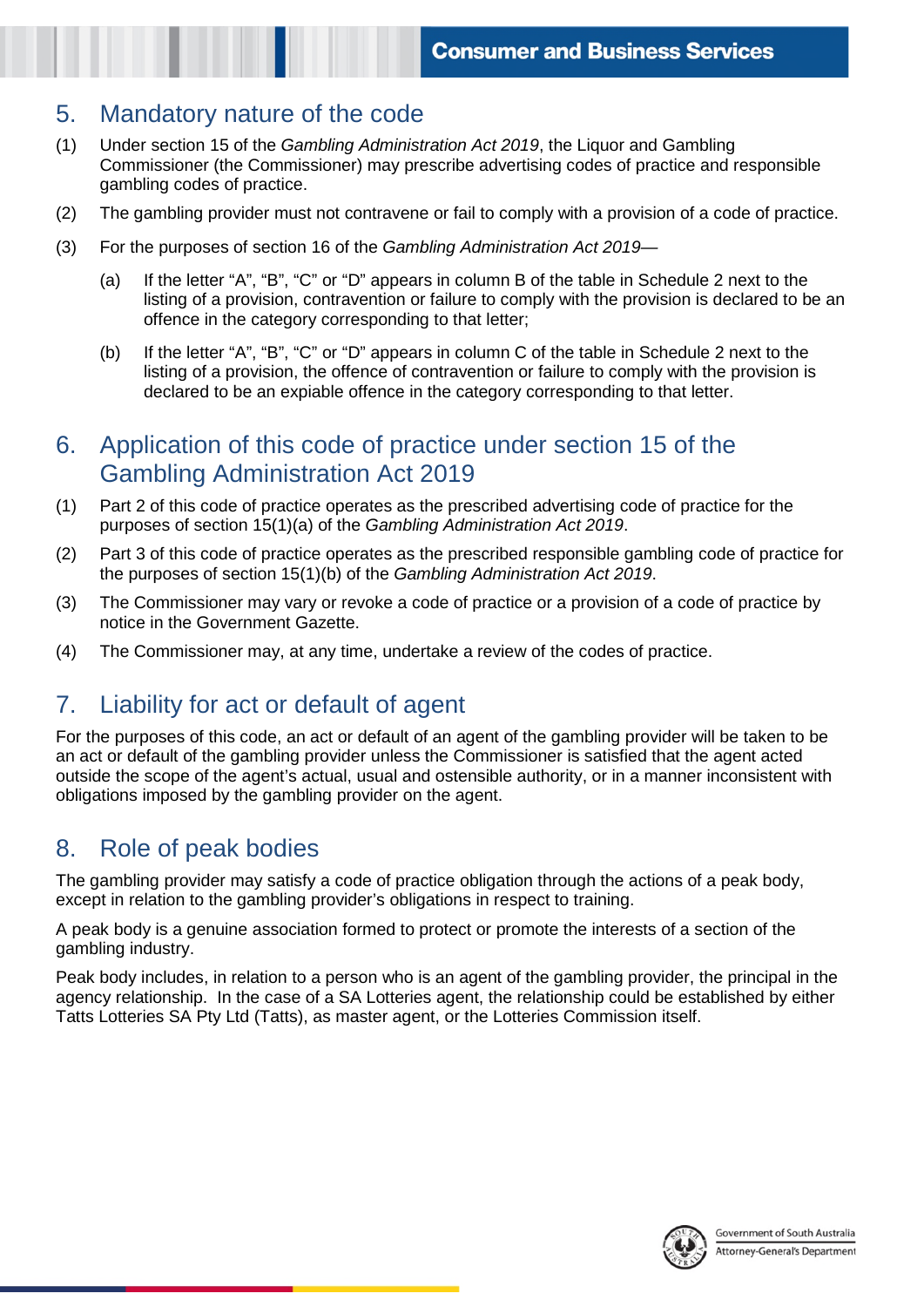# **Part 2 – Required advertising practices**

The gambling provider is to ensure that gambling advertising is conducted in a responsible manner that takes into account the potential adverse impact it may have on the community, particularly minors, people experiencing gambling-related harm or at risk of developing negative consequences associated with their gambling.

Gambling advertising must be compliant with applicable State and Federal laws and any relevant industry codes of practice.

#### 9. Responsible gambling advertising

- (1) The gambling provider must ensure that gambling advertising—
	- (a) does not encourage a breach of law;
	- (b) does not depict children gambling;
	- (c) is not false, misleading or deceptive;
	- (d) does not suggest that winning will be a definite outcome of participating in gambling activities;
	- (e) does not promote the consumption of alcohol while engaging in gambling activities;
	- (f) must be published in accordance with decency, dignity and good taste;
	- (g) does not offer any credit, voucher or reward, as an inducement to participate, or to participate frequently, in any gambling activity (including as an inducement to open a gambling account).
	- (h) does not make claims related to winning or the prizes that can be won that are not based on fact, are unable to be proven or that are exaggerated;
	- (i) does not suggest that a player's skill can influence the outcome of gambling activity in relation to gambling where a player's skill cannot influence the outcome of the gambling activity;
	- (j) does not exaggerate the extent to which skill can influence the outcome of gambling activity in relation to gambling where the outcome does not involve an element of lottery;
	- (k) does not include the expressions "Win" or "\$", unless these expressions specifically relate to a prize that has been determined or is payable, or to an estimate of a prize which can be won.
- (2) For the purposes of this clause, the gambling provider will not be regarded as advertising when—
	- (a) the gambling provider sends communication direct to a customer;
	- (b) the gambling provider draws attention on its website to its gambling products or gambling activities;
	- (c) the gambling provider draws attention, in printed point of sale material, to its gambling products or gambling activities;
	- (d) a person, by use of an internet search engine, an automated indexing system or any like facility, views or retrieves a link or reference to the gambling provider (whether or not the gambling provider has paid for the link to appear or to have greater prominence that it would otherwise).

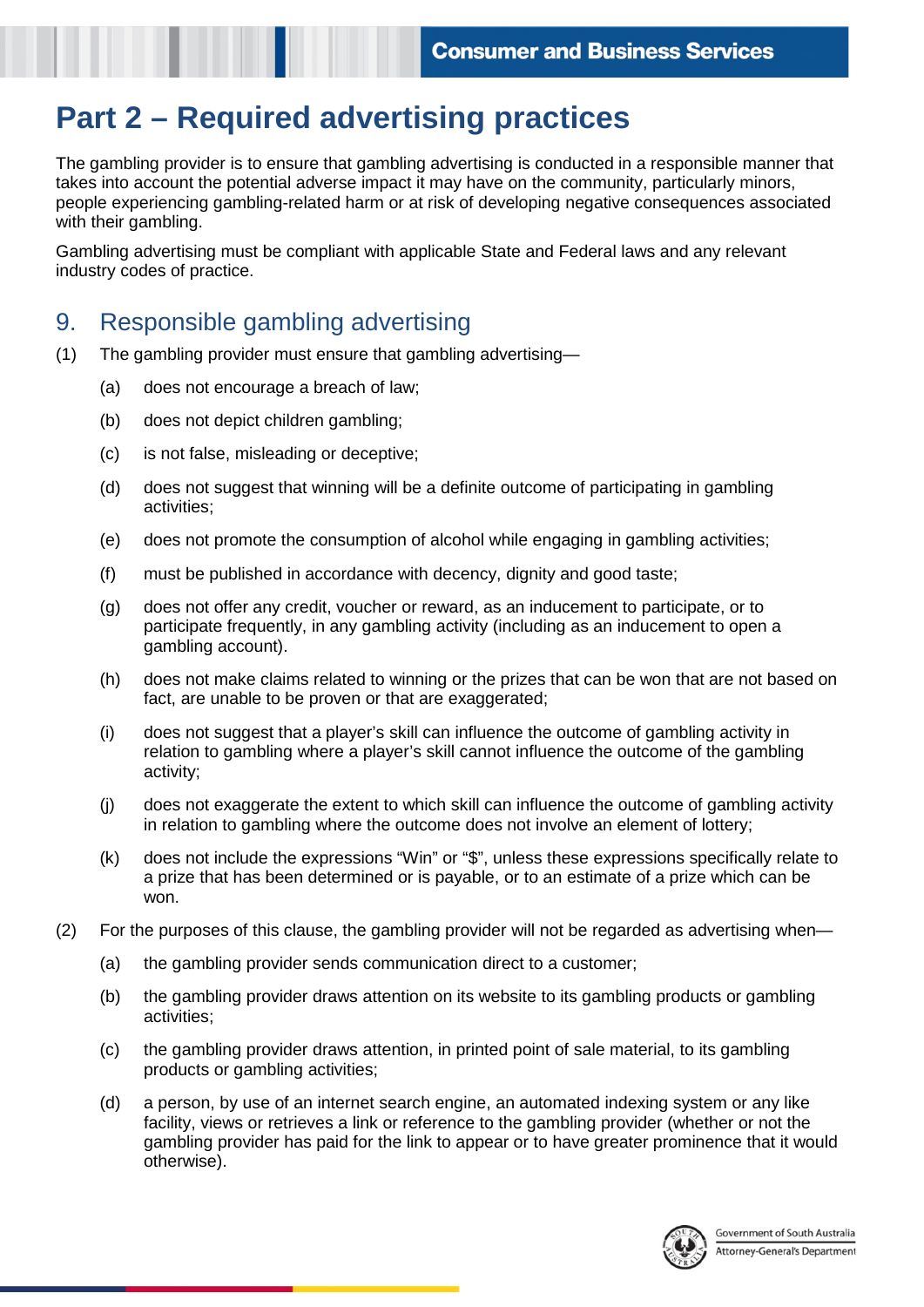- (e) the gambling provider draws attention to the community benefits of lotteries, rather than to its gambling products or gambling activities.
- (3) The gambling provider must keep a copy (in print or electronic form) of any gambling advertising, including advertising of acceptable trade promotion lotteries, available for inspection for a period of 12 months following the conclusion of the advertising campaign.

# 10. Prize promotions and advertising

- (1) Gambling advertising that refers to, or relies on prizes which are available to be won, or the frequency the prize may be won (whether or not the prize is a prize of money)—
	- (a) must include sufficient information for a reasonable person to understand the overall return to player or odds of winning; and
	- (b) if intended to encourage a person to gamble during a particular period, include sufficient information for a reasonable person to appreciate how likely it is that the prize will be won by someone during that period.
- (2) If, in seeking to comply with this clause, the gambling provider—
	- (a) calculates the theoretical number, value and frequency of prizes to be won;
	- (b) in the advertising suggests an outcome no less favourable to the gambling provider than that theoretical outcome; and
	- (c) obtains an actual outcome more favourable than that which was advertised,

the gambling provider will still be regarded as complying with this clause.

(3) Sub-clause (1)(a) does not apply to advertising of a trade promotion lottery offered in conjunction with the purchase of a gambling product if the odds or chance of winning the lottery are affected by the number of entrants, or dependent on similar factors beyond the control of the gambling provider.

### 11. Permissible advertising of inducements and complimentary gambling products

- (1) Despite clause 9(1)(g), the gambling provider may advertise an inducement for participation in an acceptable loyalty program by drawing attention to the name of the loyalty program, its availability to customers and the benefits to members of the program, as long as the customer is directed to the program's full terms, conditions and benefits that are published on a public website, or on signs in or near a gambling area, or in a document available in or near a gambling area.
- (2) Despite clause 9(1)(g), the gambling provider may advertise an inducement in the form of participation in an acceptable trade promotion lottery by drawing attention to the prizes, or of the offering of a complimentary gambling product.

#### 12. Mandatory warning messages

- (1) Expanded warning messages, as set out in Schedule 1 for the periods stated, must be included in gambling advertising, unless the inclusion of the expanded warning message in that particular advertising would be unreasonable or impracticable.
- (2) If gambling advertising does not include an expanded warning message, the gambling advertising must include the condensed warning message.
- (3) When a mandatory warning message is included in gambling advertising, the manner of its inclusion must be consistent with the message being a warning message.

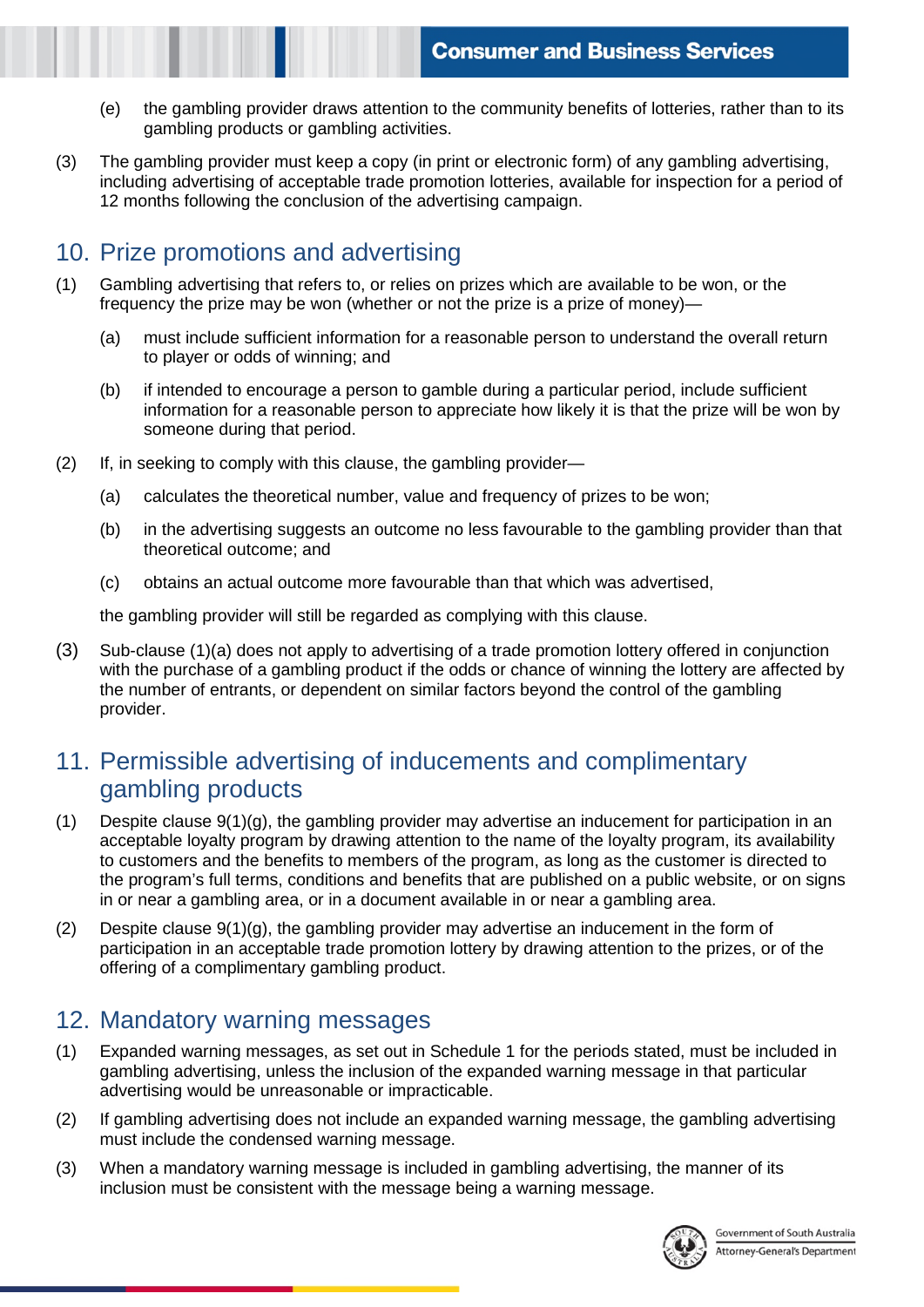(4) Gambling advertising which is a text message, tweet, email or social media posting of less than 160 characters must be concluded with the condensed warning message. If the text message is more than 160 characters it must be concluded with the condensed warning message and the national gambling helpline number 1800 858 858.

# 13. Advertising on Radio and Television

- (1) Gambling advertising must not be placed on radio between 6.00am and 8.30am, Monday to Friday (both days inclusive).
- (2) Gambling advertising must not be placed on television between 4.00pm and 7.30pm, Monday to Friday (both days inclusive).
- (3) Despite clause 12, gambling advertising on radio may be accompanied by the condensed warning message and in the case of a plug or commentary, must end with the condensed warning message.
- (4) Despite clause 12, gambling advertising on television that is longer than 15 seconds, must be accompanied by the expanded warning message and in the case of a plug or commentary, must end with the condensed warning message and the national gambling helpline number 1800 858 858.
- (5) A mandatory warning message announced on radio or television must be spoken in a neutral tone, at a speed that is clear and easily understood and otherwise presented in a way which reflects the importance of a warning message.
- (6) The gambling provider must ensure, through instructions about their obligations under this code, that a mandatory warning message is appropriately respected for gambling advertising in live announcements and when mentioned by announcers before or after the broadcast of its gambling advertising.
- (7) In the case of the presence of the gambling provider's logo on a screen, other than as part of a commercial which includes a mandatory warning message, the logo must include the condensed warning message adjacent to the logo occupying no less space than that occupied by the logo. This does not include logos on participants' uniforms *(see clause 14(7), (8) and (9))*.
- (8) A mandatory warning message appearing in gambling advertising on television must occupy at least 25% of the screen area for at least 1/6th of the length of the advertisement, or occupy the whole screen area for at least 1/10th of the length of the advertisement.
- (9) The mandatory warning message must be spoken at the same time as it appears on a television screen.
- (10) Clauses 13(6), (7) and (8) do not apply where gambling advertising appears on television only because the broadcast image is of a public event at which the advertising has been placed.

#### 14. Additional requirements for print media, outdoor and other forms of advertising

- (1) If the condensed warning message is used in advertising to which this clause applies, it must be accompanied by the national gambling helpline number 1800 858 858.
- (2) In printed gambling advertising, the mandatory warning message must be presented in a font and colour with sufficient contrast as to make it distinct, and must occupy at least 10% of the space occupied by the advertising.
- (3) In outdoor gambling advertising (other than a permitted external sign) the mandatory warning message must be presented in a font and colour with sufficient contrast as to make it distinct, and must occupy at least 10% of the space occupied by the advertising.
- (4) Gambling advertising in the form of a permitted external sign need not be accompanied by a mandatory warning message.

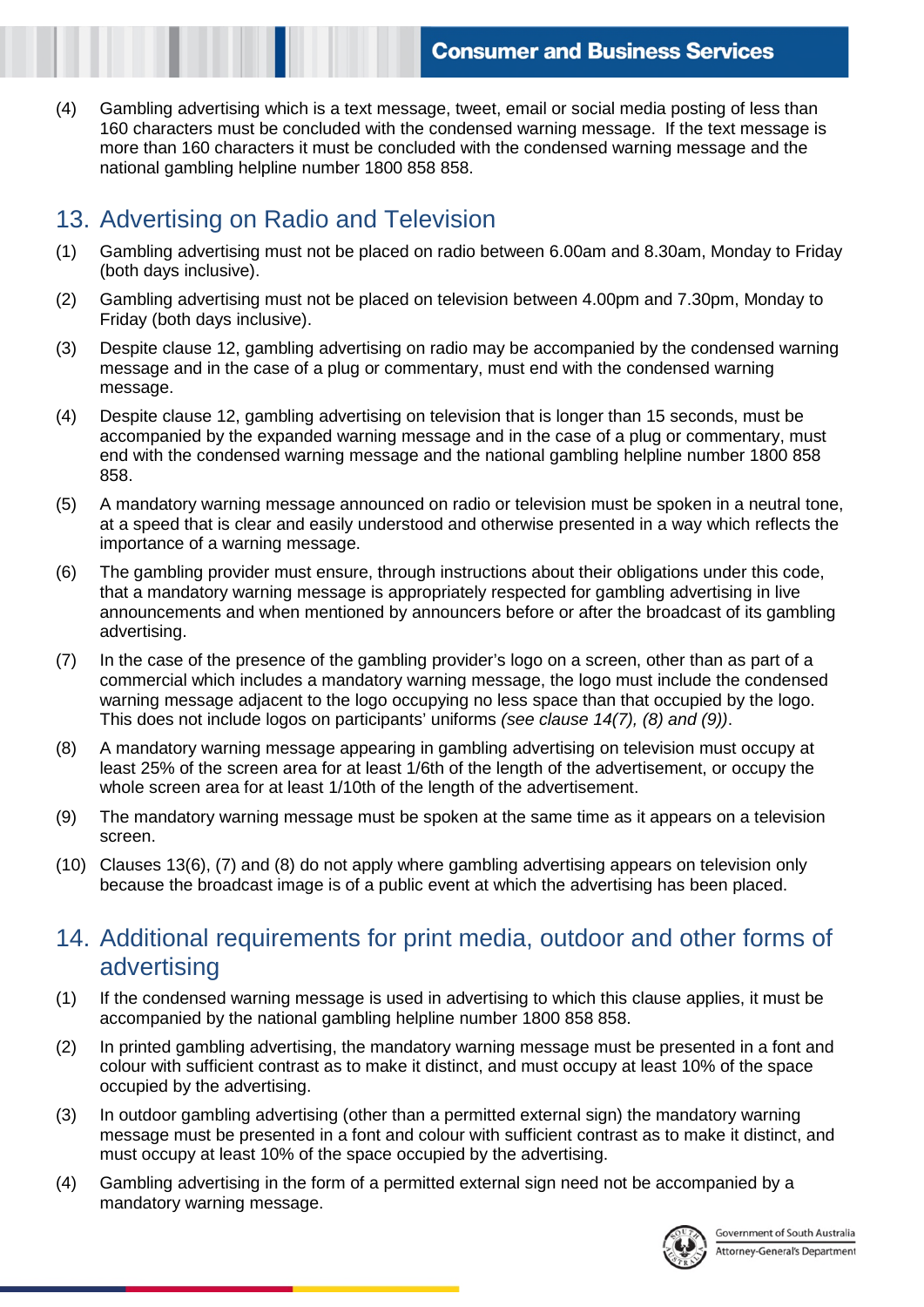- (5) An outdoor or indoor display or sign at a venue for any sort of event which is broadcast on television; or for an event on which betting takes place, the mandatory warning message must be presented in a font and colour with sufficient contrast as to make it distinct, and must occupy at least 10% of the space occupied by the advertising.
- (6) If the gambling advertising referred to in sub-clause (5) is presented by means of a display which is constantly moving, scrolling or changing, or is capable of immediate or scheduled systematic changes, the mandatory warning message must be presented in a font and colour with sufficient contrast as to make it distinct and must occupy at least 25% of the space occupied by the advertising.
- (7) Gambling advertising which is the placement of a logo on the apparel of a participant (including an official) in an event which is broadcast on television in South Australia, or at an event at which gambling takes place, must be accompanied by the placement of the condensed warning message adjacent to the logo, occupying no less than half the space occupied by the logo.
- (8) Gambling advertising in the form of a small logo (occupying no more than 5400mm² with no linear dimension longer than 180mm) need not be accompanied by a mandatory warning message.
- (9) Gambling providers must ensure that participants do not wear its logo on occasions when they are engaging solely or mainly with minors.
- (10) Gambling advertising which is no more than the inclusion in—
	- (a) the title of an event or the name of a team participating in an event; or
	- (b) the name of a place of a sponsor's name or brand,

need not be accompanied by a mandatory warning message. This does not apply to gambling advertising in relation to participant uniforms, as set out in sub-clauses (7) and (8).

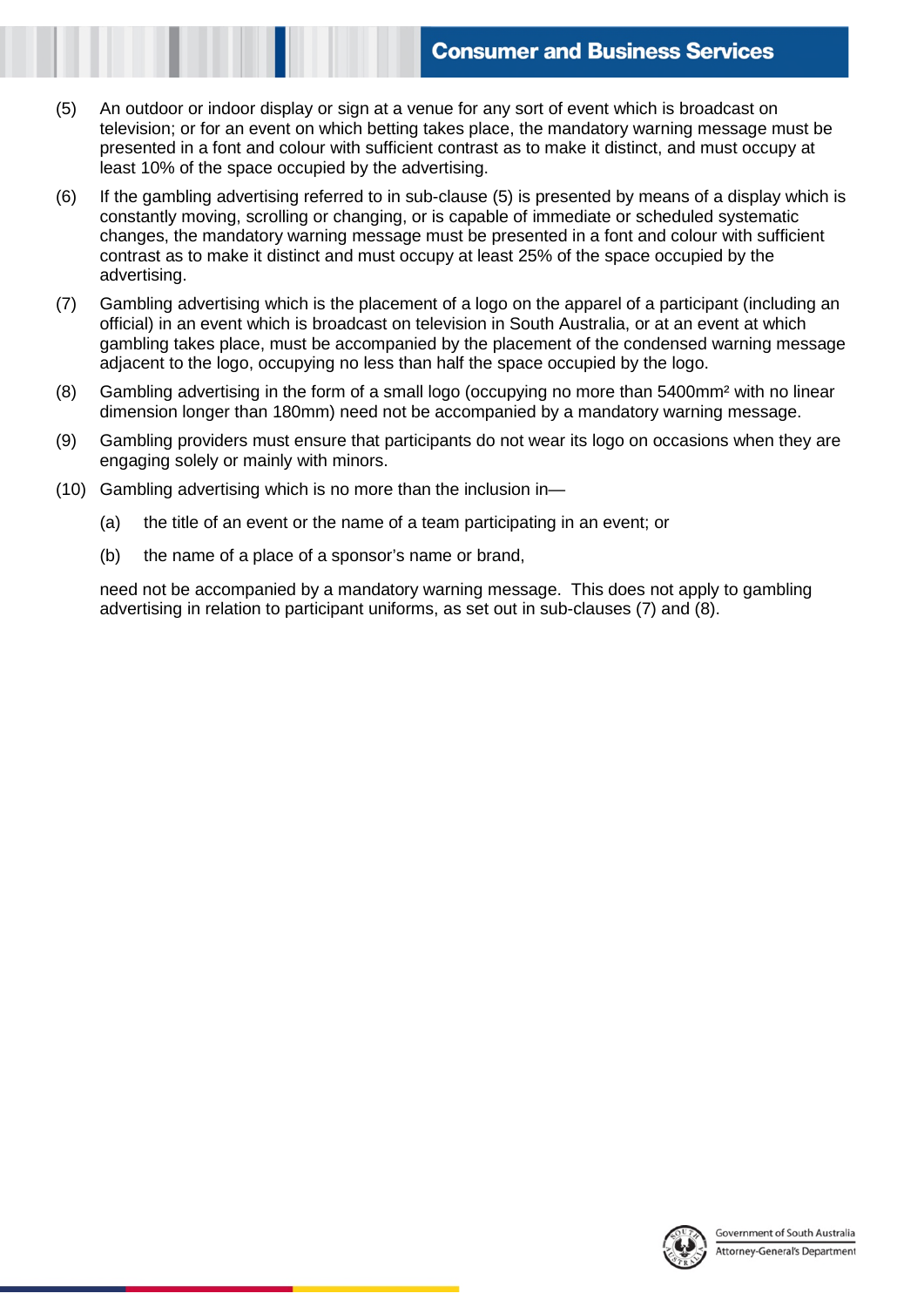# **Part 3 – Responsible gambling practices**

The gambling provider must ensure that their general gambling practices are consistent with community expectations that gambling operations will be conducted responsibly and in a manner that minimises the harm caused by gambling, and is socially responsible.

The gambling provider must conduct their business in accordance with all applicable State and Federal laws and legal requirements, and co-operate with regulatory bodies and government agencies in all matters, including compliance with legal obligations.

#### 15. Responsible gambling operations

- (1) The gambling provider must, for all gambling areas, virtual gambling areas, gambling telephone lines and internet sites, through which it provides its gambling products, ensure the existence of a document or documents (whether hard copy or otherwise) detailing—
	- (a) the manner in which staff training and measures for interventions with problems gamblers are implemented;
	- (b) the roles of staff (by job title) in the implementation of this code.
- (2) A document required by sub-clause (1) may be incorporated with any other operational document maintained by the gambling provider, but must be made known to and readily available to staff and staff must be trained and ensure compliance with the documents.
- (3) The gambling provider must develop and implement effective policies and procedures that enable staff to—
	- (a) identify people displaying signs of gambling harm by, but not limited to, reviewing player accounts for changes in patterns of play (e.g. increase in frequency of gambling, increase in spend), reviewing pre-commitment arrangements (including requests to increase spend and play limits), and reviewing customer communication (written and verbal) that may indicate the person may be experiencing harm; and
	- (b) respond to people displaying signs of gambling harm by engaging in a conversation about their gambling behaviour, offering pre-commitment and barring options, and referring them to a gambling help service; and
	- (c) ensure staff are trained in and carry out their functions in accordance with such policies and procedures.
- (4) The gambling provider must establish a reporting process for the identification of suspected problem gamblers by staff and the recording of their details.
- (5) The gambling provider must ensure they have a system in place to identify and monitor problem gambling indicators, and review the record of suspected problem gamblers at least weekly, including the details of the review and any steps taken to intervene. Data captured by this system may only be used for the purpose of harm minimisation and no other purpose.
- (6) The record of suspected problem gamblers must include sufficient detailed information to enable staff in gambling areas to identify the patron, and must be readily available to staff at any time and the Commissioner upon request.
- (7) If any loyalty program data or account data indicate that a person may be at risk of harm from gambling, the gambling provider must limit the person's gambling activities (e.g. by suspending the account) until the customer is able to verify that they are able to sustain an increased level of gambling;
- (8) If a person requests voluntary exclusion, the gambling provider must bar the person forthwith in accordance with Part 6 of the *Gambling Administration Act 2019*.

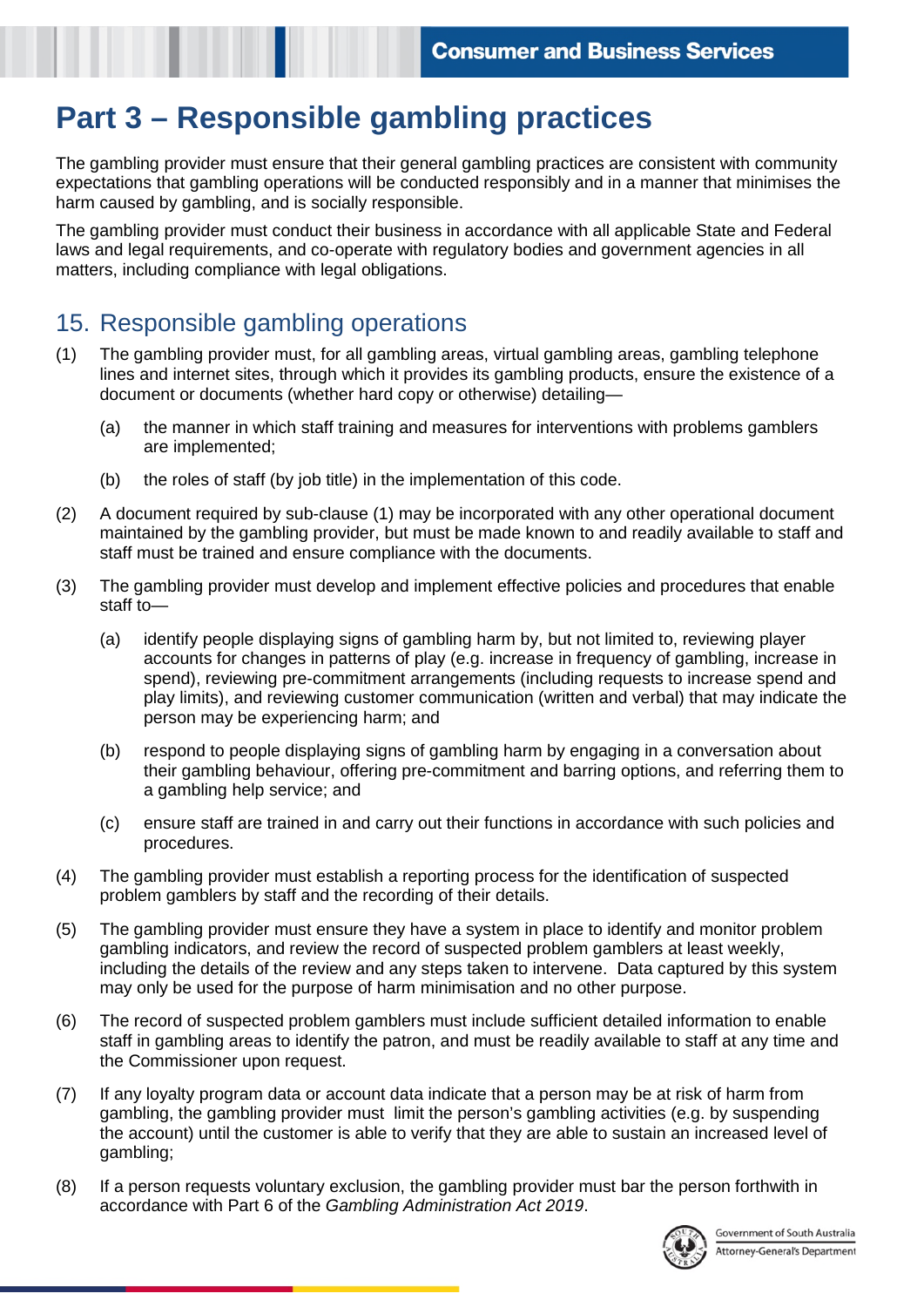- (9) If a person requests third party involuntary barring of a gambler, the gambling provider must promptly make a considered decision.
- (10) The gambling provider must document and implement procedures to ensure that enquiries about barring (regardless of who initiates them) and approaches for the making of barring orders, are responded to in a manner that is informative, timely and culturally appropriate, with the aim of dealing with an in-venue approach while the person is in the venue and dealing with telephone enquiries in one call where possible, using an interpretation service if required.
- (11) The gambling provider may make flexible informal arrangements with patrons, only if the arrangements limit, manage or control a gamblers access to gambling and the gambling provider reasonably expects that informal arrangements would be beneficial for the gambler. This clause does not apply if a person requests a voluntary exclusion.
- (12) The gambling provider must note the details of any informal arrangements, including details of any agreed pre-commitment arrangements, and make them available to the Commissioner upon request.
- (13) All staff involved in selling the gambling provider's gambling products, or otherwise dealing with customers must log into the barring register each time when on duty, or be provided with a current printed consolidated barring list from the barring register to review any new or updated barring information.
- (14) The gambling provider must ensure that at least one employee has "Administrator" access for the purpose of updating and registering information into the barring register within the prescribed timeframe.
- (15) The gambling provider must ensure that any loyalty program database, account holders database or any like list identifies a person who is excluded (whether by formal barring order or otherwise) and ensures that person is not sent any marketing communications.
- (16) The gambling provider must take reasonable steps to ensure that staff with a potential or actual gambling problem (involving any sort of gambling) are identified and referred for counselling, support or therapy.
- (17) The gambling provider must ensure that there is adequate natural or artificial lighting in gambling areas to enable clocks and signs to be easily read and the faces of people within the gambling area to be easily identified.
- (18) The gambling provider must not permit a second-hand dealer or pawnbroker to conduct business in gambling areas.

#### 16. Customer information and signage in gambling areas

- (1) The gambling provider must—
	- (a) ensure the prominent display of the condensed warning message and the national gambling helpline number 1800 858 858 on or near each point of sale of its gambling product and on any electronic display in a gambling area which is used for displaying venue generated messages in the nature of internal advertising;
	- (b) in each gambling area display prominently a message indicating that gambling operations are governed by a code of practice and ensure that a copy of this code is made available on request;
	- (c) ensure that a quantity of helpline cards are available on or near each ATM and other places throughout gambling areas; and
	- (d) ensure that the time of day is prominently displayed and visible throughout gambling areas.

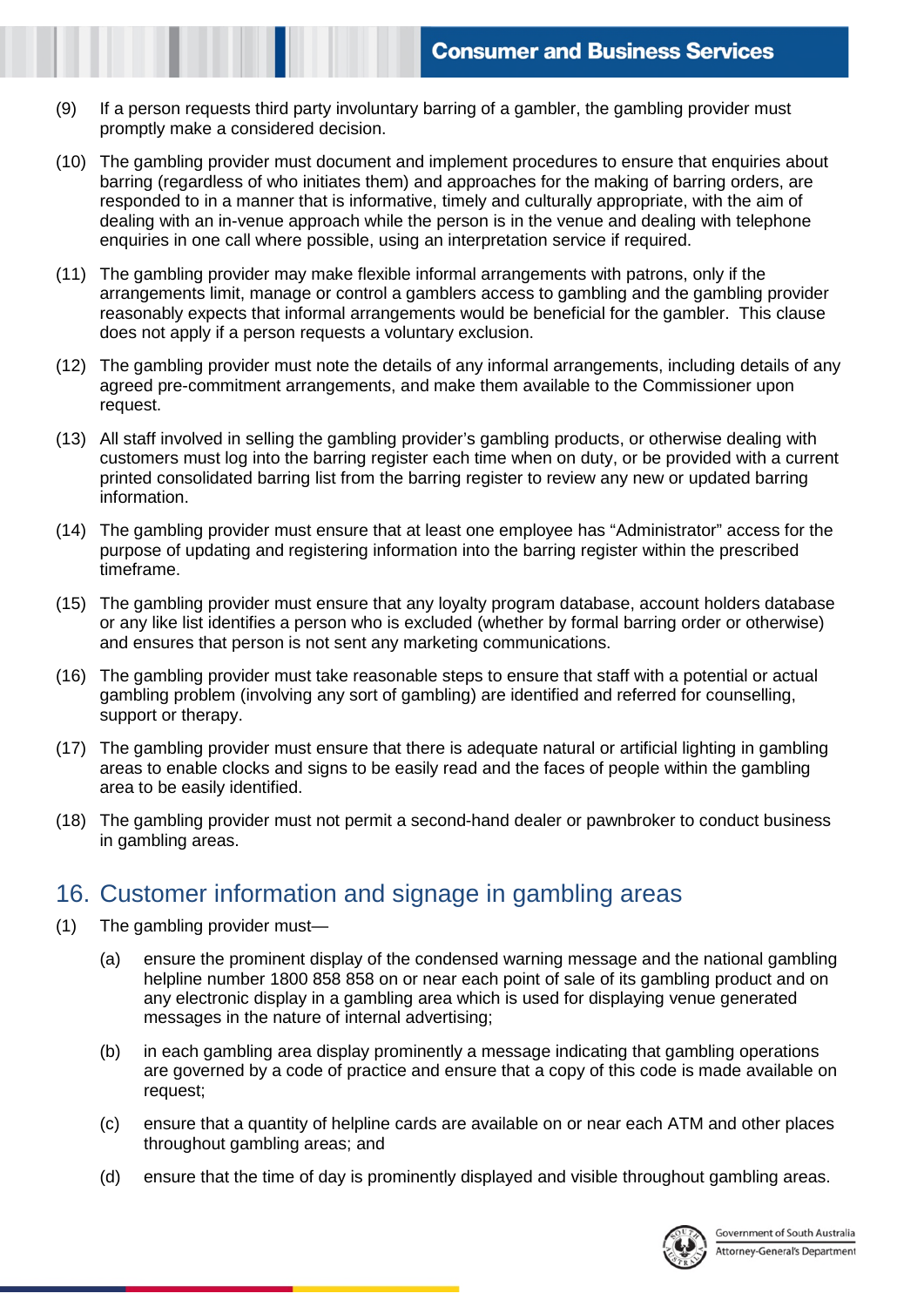- (2) The gambling provider must—
	- (a) prominently display and renew responsible gambling materials (including a poster and pamphlet) in gambling areas in a form which includes the expanded warning message, or if it is not reasonable or practicable to include the expanded warning message, the condensed warning message; and
	- (b) make available its responsible gambling poster written in English, Arabic, Chinese, Greek, Italian, Vietnamese, and any other relevant language.
- (3) If a gaming machine or casino licensee is also the agent of the Lotteries Commission and has placed additional responsible gambling signage and a multi-lingual sign in areas which are gambling areas for the purposes of the Lotteries Commission, the Lotteries Commission is deemed to have complied with the requirements of sub-clauses (1) and (2).

#### 17. Self-service terminals

- (1) If the gambling provider installs, in a place in which it is otherwise authorised to provide its gambling product, a device which allows customers to purchase the gambling product and process winnings without the assistance of an operator, the gambling provider must ensure that—
	- (a) subject to sub-paragraph (b), the device is configured to allow the gambling product to be purchased using a customer's gambling account; and
	- (b) if the device is configured to allow the gambling product to be purchased other than by using a gambling account, enhanced responsible gambling measures approved by the Commissioner in respect of the device (or class of device) are being implemented; and
	- (c) if the device is able to be operated by the insertion of cash—
		- (1) the device must have a maximum cash deposit limit of \$100; and
		- (2) the device must have pause functionality if the gambling provider's staff suspect the customer may be under the age of 18 years old, may be barred, is demonstrating difficulty controlling their gambling or is intoxicated; and
		- (3) the device must display the relevant expanded warning message on the screen at no more than 10 minute intervals; and
		- (4) the device must display the relevant expanded warning message alternating with the condensed warning message and the national helpline number 1800 858 858, at the bottom of the screen at all times, at no more than 10 minute intervals; and
		- (5) when the device's screen has been idle for a period of time, the length of which is approved by the Commissioner, a message must be displayed including:
			- i. a statement that the device is restricted to people aged 18 or more  $(18+ \text{ only})$
			- ii. a statement that the device is regulated by state law and codes of practice and that it is subject to inspection by an agency of the State, along with advice as to a telephone number to call to register a complaint; and
	- (d) the device must have the functionality to send high volume alerts, at levels approved by the Commissioner, to the gambling provider's staff, for the purpose of monitoring patrons who may be demonstrating behaviours indicative of having problems controlling their gambling; and
	- (e) the device must be installed in line of sight of the gambling provider's staff; and
	- (f) there must be electronic surveillance of the device with recordings to be kept for a period of time approved by the Commissioner.

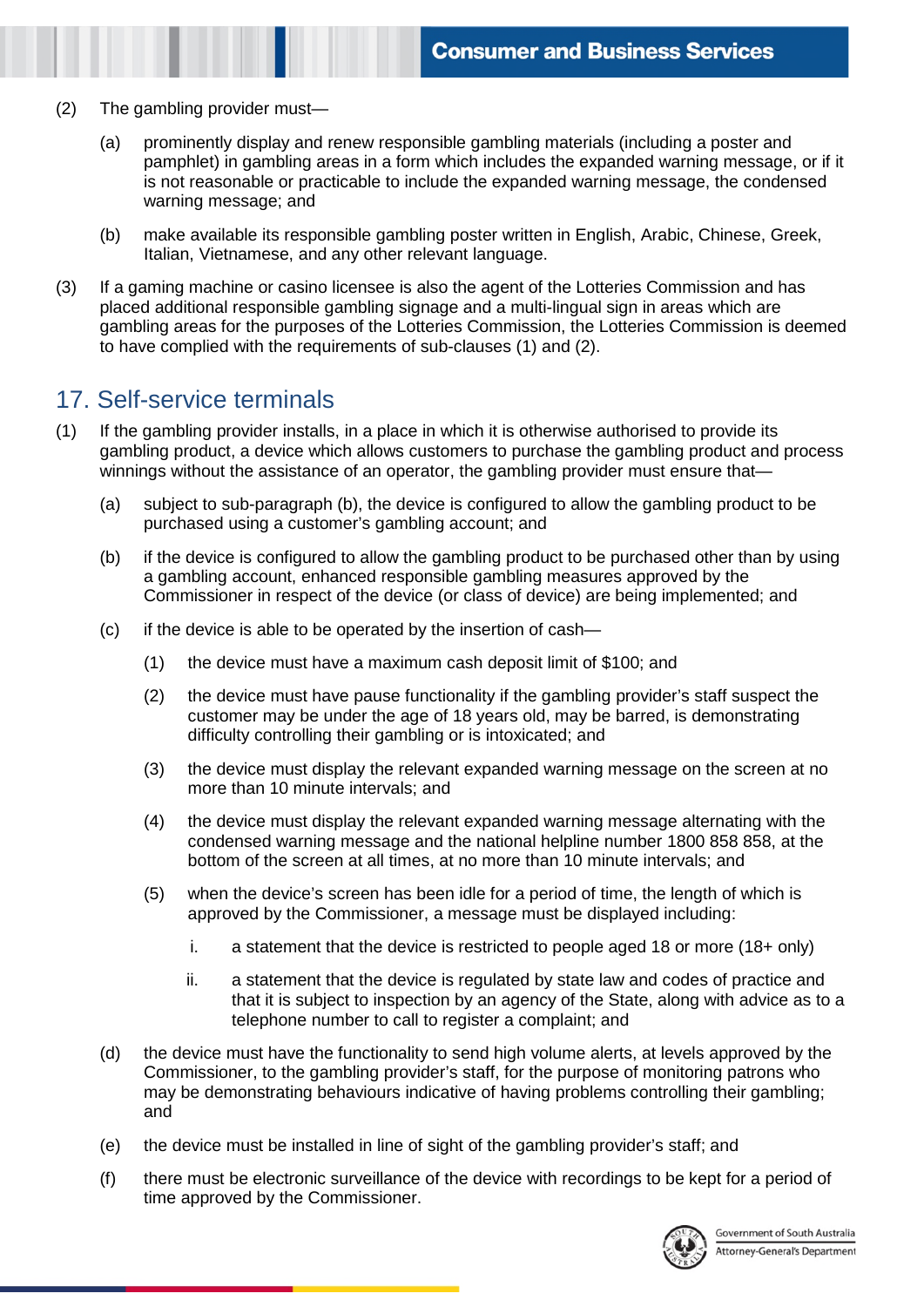# 18. Customer interaction and help information

- (1) The gambling provider must take all reasonable steps to ensure that a patron who demonstrates difficulty in controlling their personal expenditure on gambling products has their attention drawn to the name and telephone number of a widely available gambling help service.
- (2) The gambling provider must
	- (a) identify a gambling rehabilitation agency that their patrons and families can readily access (including the location of the agency and a direct number to a contact person at the agency);
	- (b) ensure that staff are sufficiently informed about the identity and location of the gambling rehabilitation agency so as to be able to direct patrons to the agency; and
	- (c) ensure that management level contact is established and maintained with the gambling rehabilitation agency about problem gambling matters.

### 19. Account holder information and signage for virtual gambling areas

- (1) The gambling provider must in each virtual gambling area—
	- (a) display prominently a message indicating that its gambling operations are governed by a code of practice; and
	- (b) ensure that a copy of this code is available from the webpage or screen that constitutes the virtual gambling area.
- (2) The gambling provider must provide prominent access to its responsible gambling materials on each website which includes a virtual gambling area.
- (3) The gambling provider must ensure the prominent display of the condensed warning message at every point of sale in its virtual gambling areas.
- (4) The gambling provider must—
	- (a) at the time of establishing a gambling account indicate that its gambling operations are governed by a code of practice and provide its responsible gambling materials (including a printed or electronic pamphlet) to the account holder; and
	- (b) when providing a statement for a gambling account, include a mandatory warning message as part of the statement.
- (5) For the purposes of sub-clauses (2) and (4), the gambling provider must—
	- (a) publish its responsible gambling materials in a form which includes the contents of a helpline card and the expanded warning message;
	- (b) make available a short form of its responsible gambling materials written in English, Arabic, Chinese, Greek, Italian, Vietnamese and any other language which the gambling provider considers appropriate.
- (6) The gambling provider must take all reasonable steps to ensure that an account holder who demonstrates difficulty in controlling their personal expenditure on gambling products has their attention drawn to the name and telephone number of a widely available gambling help service.
- (7) The gambling provider must reinforce its responsible gambling policy in account holder newsletters and other communications.

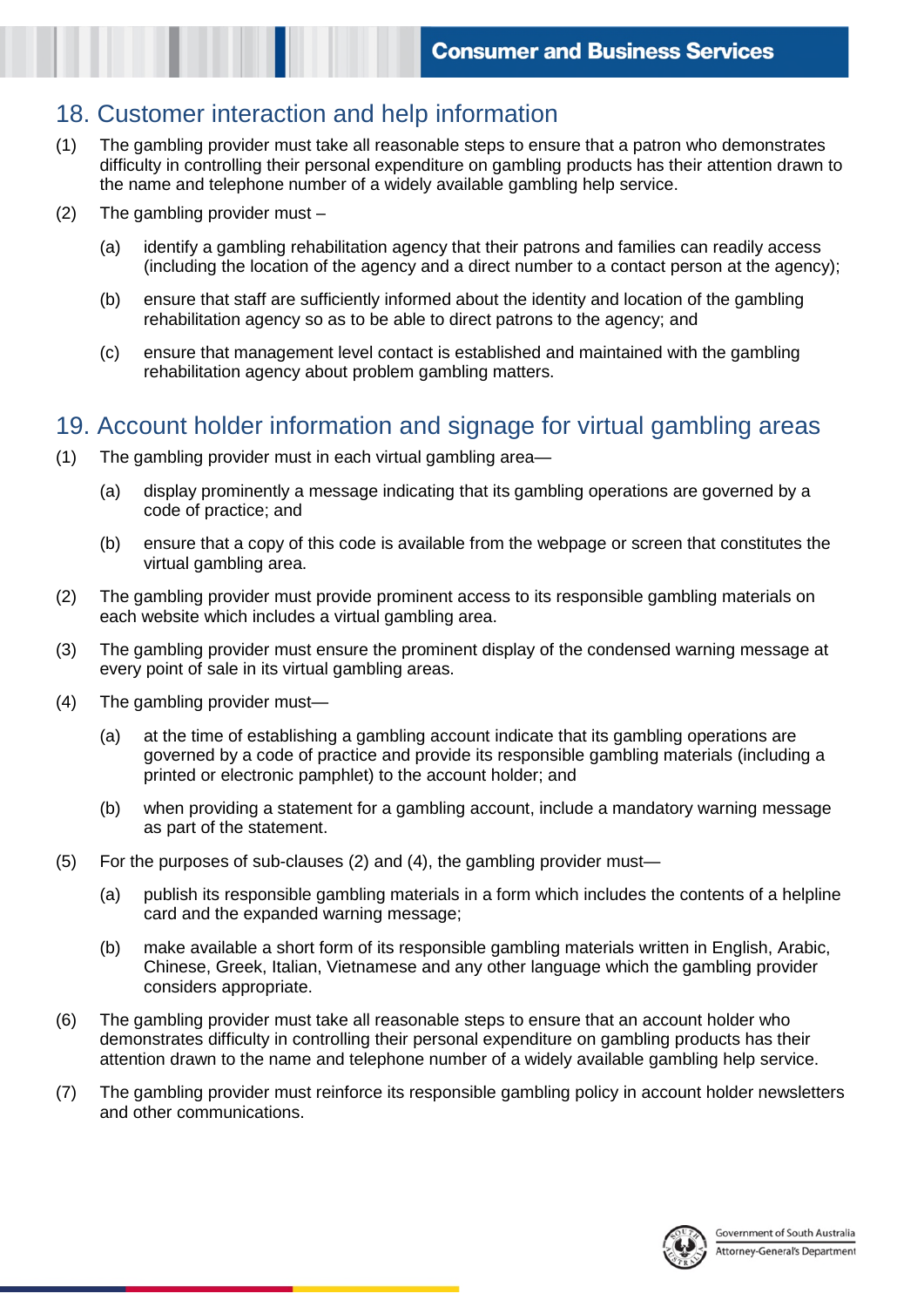# 20. Alcohol and Gambling

- (1) In gambling areas, the gambling provider must take all practicable steps—
	- (a) to prevent a person from being allowed to gamble if their speech, balance, coordination or behaviour is noticeably affected and it is reasonable to believe that the affected speech, balance, coordination or behaviour is the result of the consumption of liquor or some other substance;
	- (b) to prevent a person entering or remaining in a gambling area if their speech, balance, coordination or behaviour is noticeably affected and it is reasonable to believe that the affected speech, balance, coordination or behaviour is the result of the consumption of liquor or some other substance;
	- (c) to ensure that liquor is not supplied to reward, promote or encourage continued gambling.
- (2) If the gambling provider is operating a gambling telephone line, the gambling provider must take all practicable steps to prevent a person from being allowed to gamble if the person's speech, coordination or behaviour is noticeably impaired and it is reasonable to believe that the impairment is the result of the consumption of liquor or some other substance.

#### 21. Inducements

- (1) The gambling provider must not offer or provide any inducement directed at encouraging a person to gamble.
- (2) Sub-clause (1) does not apply to—
	- (a) the offering or provision of participation in an acceptable loyalty program (*see clause 22*);
	- (b) the offering or provision of participation in an acceptable trade promotion lottery (*see clause 23*), by drawing attention to the prizes;
	- (c) the offering or provision of a complimentary gambling product;
	- (d) the offering or provision in a gambling area of complimentary non-alcoholic beverages and refreshments of nominal value; or
	- (e) the offering or provision of an inducement in respect of a pre-commitment trial approved by the Commissioner, subject to the terms of the approval.

#### 22. Acceptable loyalty programs

- (1) A loyalty program is an acceptable loyalty program if it is a structured program which—
	- (a) is conducted in accordance with published terms and conditions;
	- (b) is advertised in a manner consistent with the advertising requirements for the gambling providers gambling products;
	- (c) offers rewards proportionate to gambling activity (including non-monetary privileges attached to tiers in a stepped rewards system);
	- (d) offers regular activity statements;
	- (e) includes a facility for predictive monitoring of the patterns of gamblers' gambling activity, with the purpose of intervening in cases where there is a risk of problem gambling, which provides in respect of each person participating in the loyalty program—
		- (1) the identification of changes of significance between the most recent month (whether or not a calendar month) and past months of the amount of money spent;

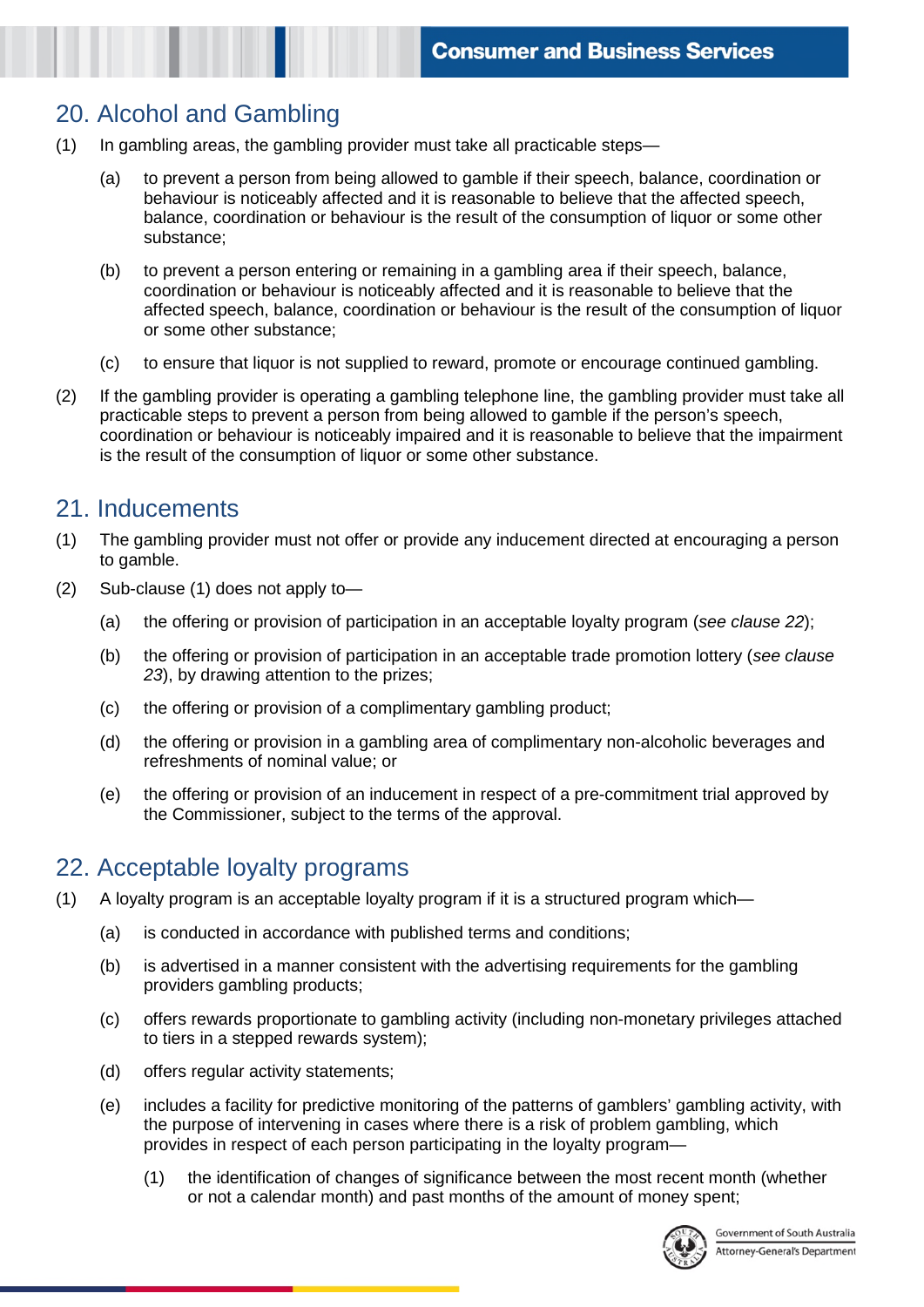- (2) the amount of time spent; and
- (3) the intensity of the person's activity, with parameters which are able to be adjusted to produce a manageable number of cases for consideration of intervention; and
- (f) it has been approved by the Commissioner in terms of its rules, conditions, promotions, predictive monitoring processes and the manner in which it is to be advertised and promoted.

#### 23. Acceptable trade promotion lotteries

- (1) A lottery is an acceptable trade promotion lottery if—
	- (a) being a trade promotion lottery within the meaning of the Lotteries Regulations 2021, it is a licensed lottery or a permitted lottery under the *Lotteries Act 2019*;
	- (b) its dominant purpose is to reward or retain existing patrons, rather than attracting new patronage or encouraging patrons to gamble more than they would otherwise;
	- (c) the advertising is limited to promotion to account holders, on a private webpage on the gambling provider's own website, by direct communication to customers that have expressly agreed to receiving advertising and within gambling areas.
	- (d) the advertising of the promotion draws attention to the prize(s) of the promotion, rather than the gambling product itself;
	- (e) the promotion does not encourage people to gamble for a minimum period or for a minimum amount to qualify for a reward or benefit; and
	- (f) in respect of an authorised lottery referred to in (a) above, it has been approved by the Commissioner in terms of its rules, conditions and the manner in which it will be advertised.

# 24. Gambling accounts

Where this clause, and any following clauses makes reference to account holders being able to purchase an entry with the gambling provider by telephone, internet or other electronic means, this is a reference to a means of communicating at a distance by the use of electronic devices.

- (1) The gambling provider must not provide gambling services to a person in South Australia by telephone, internet or other electronic means unless the gambling provider has established a gambling account for the person.
- (2) If the gambling provider has established a gambling account for a person—
	- (a) the account—
		- (1) may only be credited with funds deposited by the person, or at the person's direction from a third party (not being a person in a close associate relationship with the gambling provider); and
		- (2) must not be allowed to have a negative balance;
	- (b) the terms and conditions governing the account must not operate—
		- (1) to impose a waiting period on withdrawals from the account;
		- (2) to allow funds pending withdrawal to be used for gambling; or
		- (3) to require a particular level of gambling, or a particular use of funds in the account, as a condition of withdrawal; and

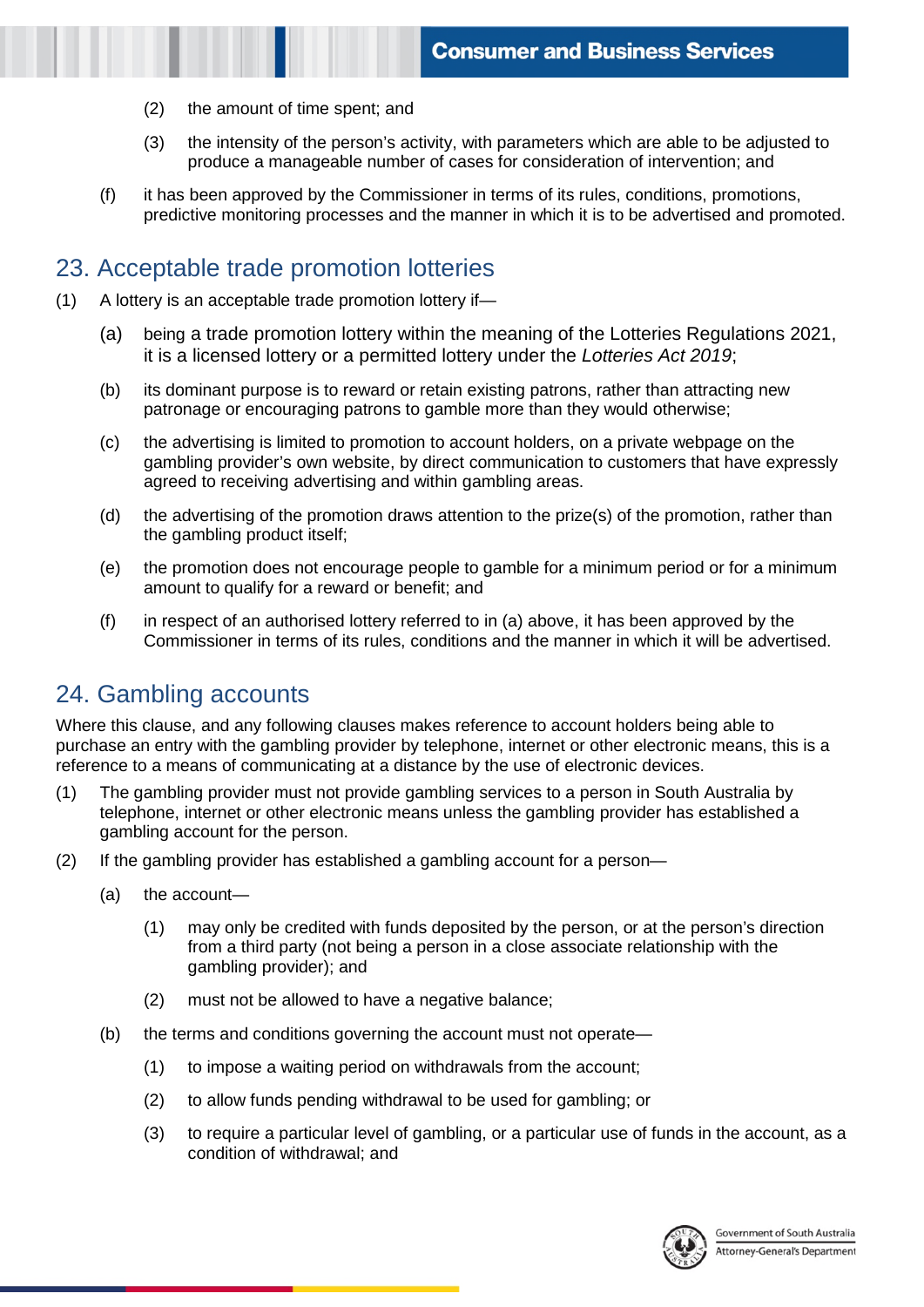- (c) the gambling provider must ensure that its business systems—
	- (1) facilitate withdrawals from the account as soon as practicable; and
	- (2) do not allow funds pending withdrawal to be applied to any purpose other than the withdrawal.
- (3) Sub-clause (2) does not operate—
	- (a) to preclude the following routine transactions on a gambling account
		- (1) the crediting of winnings or prizes, or the making of refunds on the outcome of a protest or like transaction;
		- (2) the redemption of rewards as part of the operation of an acceptable loyalty program;
		- (3) the redemption of prizes won in an acceptable trade promotion lottery; and
		- (4) the making of *ex gratia* payments resolving complaints or disputes;
	- (b) to preclude the gambling provider from implementing—
		- (1) procedures reasonably necessary to ensure compliance with laws relating to the handling of money or the reporting of financial transactions;
		- (2) procedures required by or under the licence or other authority authorising the gambling provider to conduct its gambling business;
		- (3) procedures for the holding of a major prize pending identification of those entitled to claim the prize; or
	- (c) to preclude a gambling account having a negative balance as the result of the reversal of an individual transaction.

#### 25. Duplicate accounts

- (1) The gambling provider must ensure that each account holder has no more than one gambling account except where—
	- (a) the account holder has a fortnightly turnover consistent with an annual turnover of more than \$1 million and the gambling provider is satisfied that there is good reason for the account holder to have more than one gambling account; or
	- (b) the gambling provider offers only the net losses pre-commitment option referred to in clause 26(2)(b)(1).

#### 26. Pre-commitment limits and periods

- (1) The gambling provider must, in respect of account based gambling, provide a pre-commitment scheme.
- (2) A pre-commitment scheme referred to in sub-clause (1) must meet the following minimum requirements—
	- (a) an account holder must be able to set a pre-commitment limit for a fixed period of 7 days (the "relevant period");
	- (b) the pre-commitment limit set by the account holder may apply, at the election of the gambling provider, to—
		- (1) net losses by the account holder (regardless of the number of accounts held) during the relevant period;

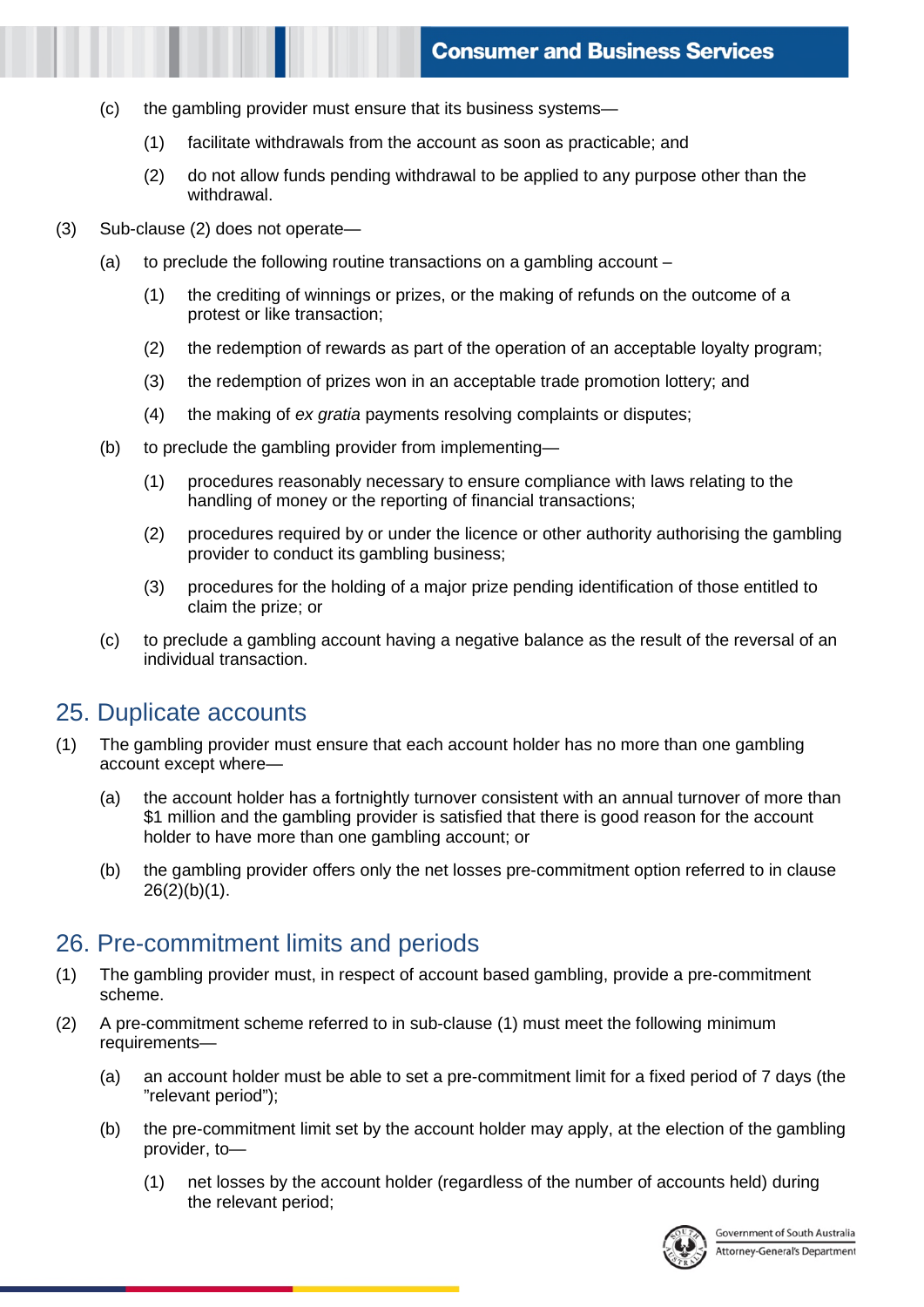- (2) deposits made to the account during the relevant period; or
- (3) a combination of both;
- (c) a gambling account must not be able to be used until the account holder has set a precommitment limit or chosen not to set a pre-commitment limit;
- (d) the gambling provider, at intervals of no less than 2 years, must contact each account holder who has chosen not to set a pre-commitment limit to offer the choice to set a precommitment limit;
- (e) a decision by an account holder to—
	- (1) increase or revoke a pre-commitment limit; or
	- (2) change the start day for the relevant period—

must not come into effect for a period of 7 days;

- (f) a decision by an account holder to decrease a pre-commitment limit must be given effect as soon as practicable.
- (3) A pre-commitment scheme referred to in sub-clause (1) may include additional limits and features so long as they do not conflict with the minimum requirements set out in sub-clause (2).

#### 27. Account balances

- (1) The gambling provider must provide an account holder with an account balance—
	- (a) whenever money is withdrawn (other than for the purchase of a gambling product); and
	- (b) whenever money is deposited into a gambling account via an online transaction; and
	- (c) in the case of a purchase placed by internet, whenever a purchase is made from the account; and
	- (d) upon request by the account holder.

#### 28. Pre-commitment to be promoted

- (1) The gambling provider must promote the availability of the pre-commitment scheme—
	- (a) on any brochures, pamphlets or marketing information (other than advertising) that provides information on how a gambling account may be established;
	- (b) as part of the welcome pack (however described) provided to an account holder upon account establishment;
	- (c) on the gambling provider's website, both on the homepage and on any point of sale page; and
	- (d) on account balances (when provided in writing) and activity statements.

#### 29. Activity statements

- (1) The gambling provider must send an account holder a routine activity statement—
	- (a) for each calendar month in which there are 50 or more transactions conducted on a gambling account; and

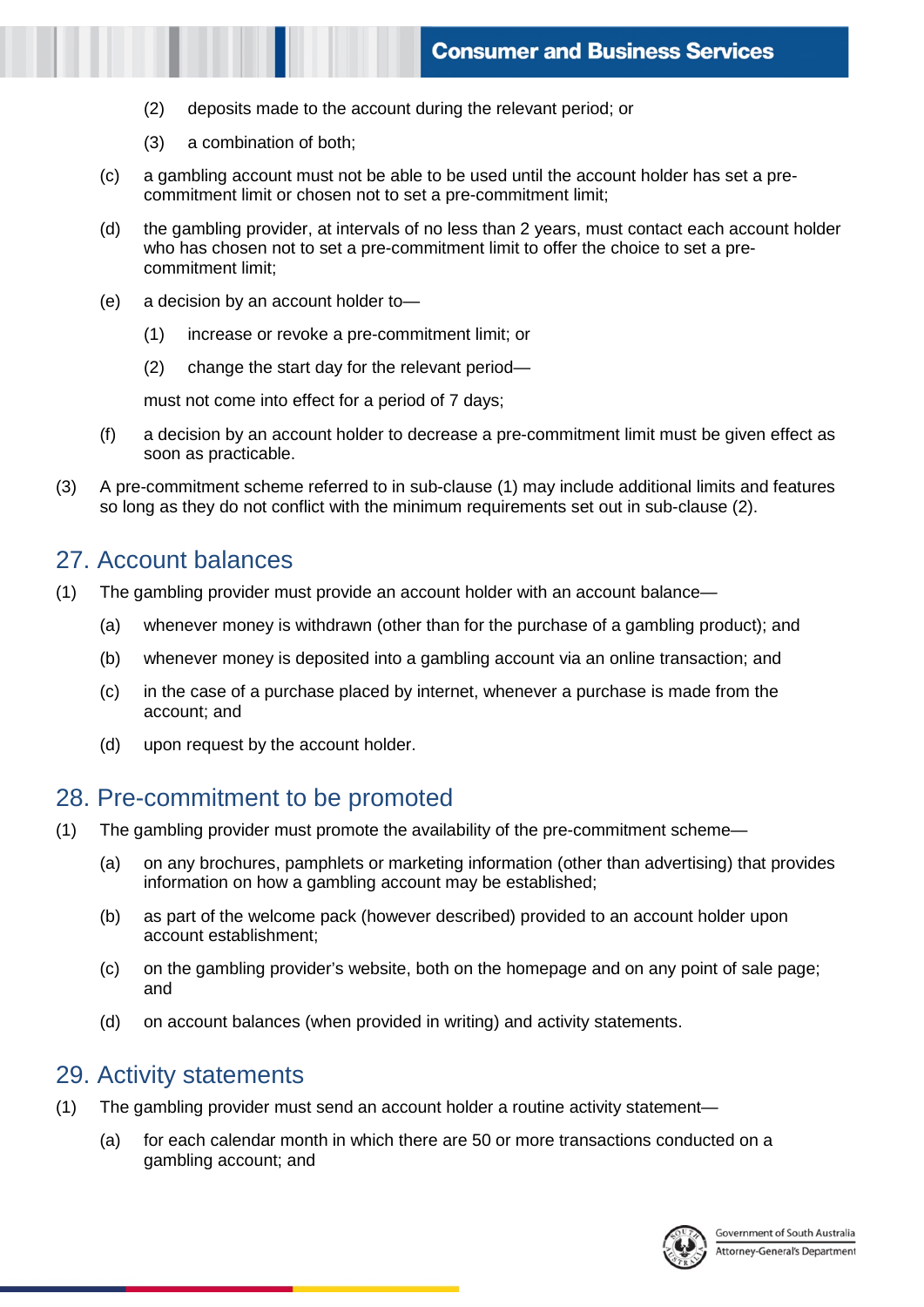- (b) for each period of consecutive calendar months (up to three calendar months) in which more than 40 transactions are conducted on a gambling account (which statement may be combined with a statement required by paragraph (a); and
- (c) at least once in each period of 12 months following the provision of an activity statement,

so as to provide a continuous record of gambling activity.

- (2) The gambling provider must, in addition to activity statements required by sub-clause (1), send a special activity statement to an account holder upon request for the period nominated by the account holder.
- (3) Despite sub-clause (1), the gambling provider may meet the requirements for routine activity statements by sending activity statements on a rolling monthly basis (whether or not the statement periods are calendar months).
- (4) Despite sub-clause (1)(c), the gambling provider is not required to send an annual activity statement in respect of an account that has a credit balance of \$10 or less at the end of the relevant year and which there has been no gambling activity in that year.
- (5) An activity statement must be sent in writing.
- (6) The gambling provider may satisfy the requirement to send an activity statement in writing by sending the statement, by email if the account holder elects to receive the statement that way, by post or some other form of physical delivery.
- (7) If an account holder elects to receive activity statements by post or some other form of delivery, the gambling provider is not prevented by this code from recovering the additional cost occasioned by the mode of delivery.
- (8) An activity statement must include details of each transaction in the statement period, including the amount, date, time, description of the transaction, and the amount of spotters' fees relating to the account in the statement period.
- (9) If an account holder elects to receive activity statements by email, the statement records 20 or more transactions on any one day during the relevant period and the gambling provider offers a facility for the account holder to view individual transactions online, the gambling provider may provide the statement in a form which aggregates on a daily basis the amounts deposited, withdrawn, bet and won.

#### 30. Required training

- (1) The gambling provider must—
	- (a) ensure that all people involved in selling its gambling products, or otherwise dealing with patrons, receive problem gambling training—
		- (1) for all staff at induction basic training which identifies problem gambling and which explains the role and process of barring and exclusion; and
		- (2) for supervisory and managerial staff (including the person in charge of a call centre, a physical point of sale or a physical gambling area) – advanced training on the identification of, and intervention techniques for, problem gambling;
	- (b) provide refresher courses for all staff at least each 2 years;
	- (c) include responsible gambling information in employee newsletters and magazines;
	- (d) provide responsible gambling materials in the workplace to remind staff of policies and their responsibilities; and

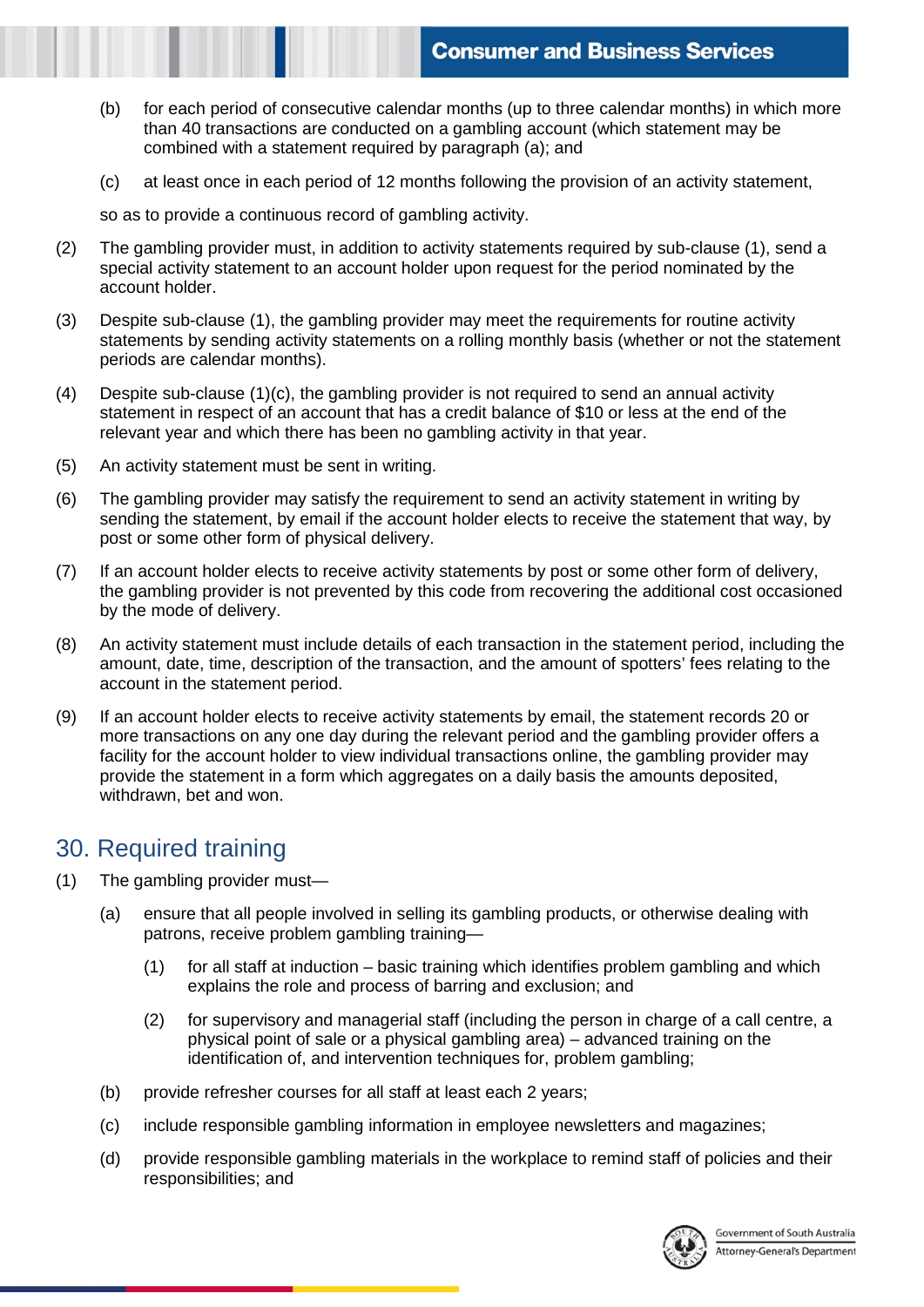- (e) if the gambling provider installs, in a place in which it is otherwise authorised to provide its gambling products, a device which allows customers to purchase the gambling product and process winnings without the assistance of an operator and the device is configured to allow the gambling product to be purchased other than by using a gambling account, must have enhanced training for staff to ensure the use of the devices are adequately monitored and additional harm minimisation measures are understood and implemented as required.
- (2) If the gambling provider uses an external provider for training, that training provider must be a registered training organisation under the *National Vocational Education and Training Regulator Act 2011* (Commonwealth).
- (3) For the purposes of sub-clause (1), basic and advanced training programs must be designed to–
	- (a) provide information about the potential effect of gambling on customers;
	- (b) include information on the recognition and identification of problem gambling traits; and
	- (c) ensure that the processes for approach, intervention, referral and follow-up are clear and well understood.
- (4) The gambling provider must
	- (a) make arrangements to ensure that training programs provided to its staff are the subject of an annual review of or audit for their compliance with the requirements of this code; and
	- (b) provide a report of the outcome of each review or audit to the Commissioner within 28 days after completion.
- (5) The Commissioner, on the application of a gambling provider or a relevant peak body, may grant exemptions from the operation of this clause in respect to the deferral of training required on induction by up to 3 months.
- (6) Sub-clauses (1)(a) and (b) do not apply (at the election of the gambling provider) in respect of a person on the staff of an agent which is coincidentally a gaming machine or casino licensee, if that person has received and is current with the training required by their relevant code of practice.

#### 31. Individual exemptions

- (1) The Commissioner may, on application by a gambling provider, exempt the gambling provider from a specified provision of this code of practice.
- (2) The Commissioner may impose conditions in respect of an exemption.
- (3) The Commissioner may on the Commissioner's own initiative, by written notice to a gambling provider or on application by a gambling provider, vary or revoke an exemption.

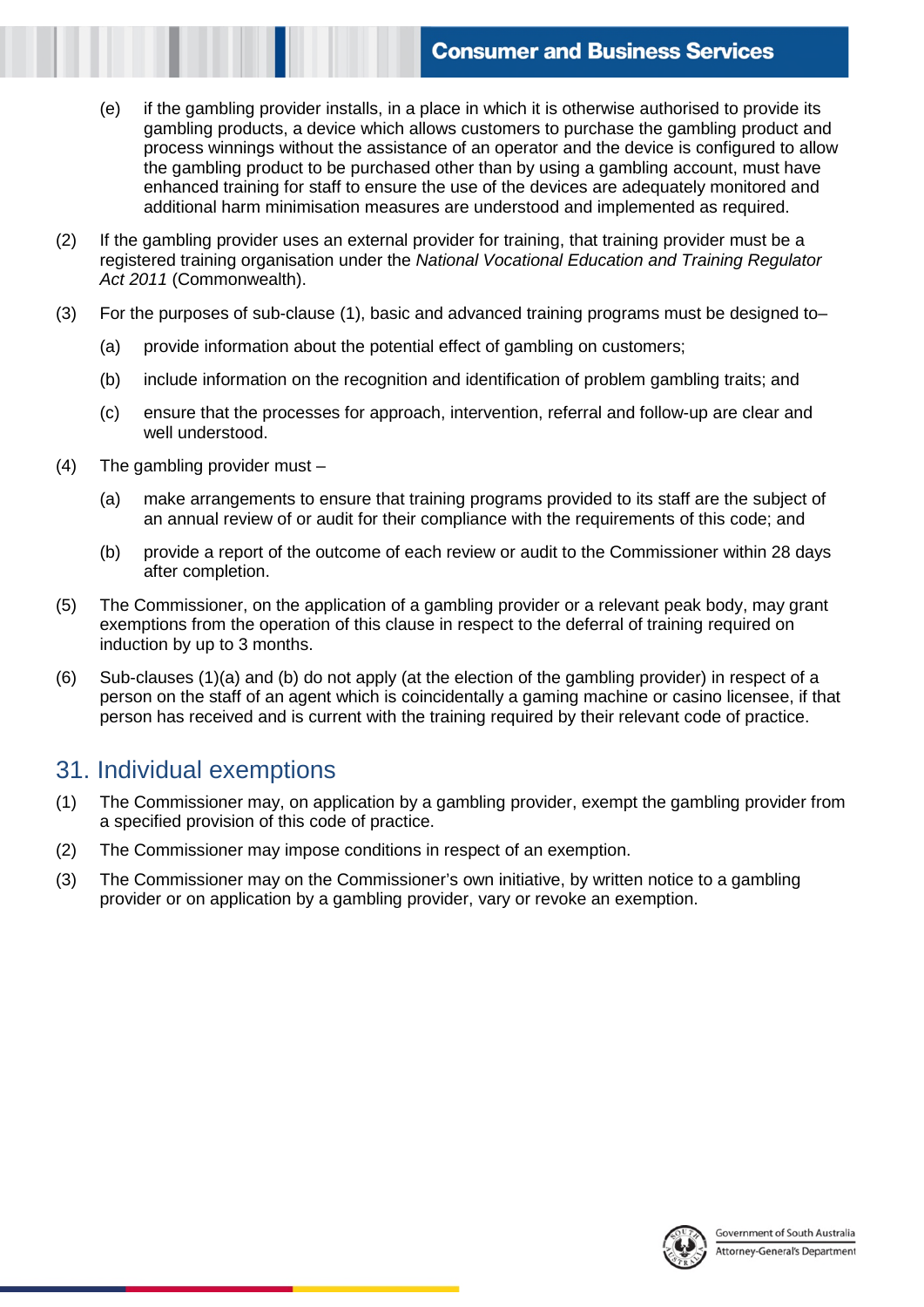# **Schedule 1—**

*State Lotteries Act 1966* 

# Expanded warning messages

Don't let the game play you. Stay in control. Gamble responsibly. 1 July 2021 to 31 December 2021 Stay in control. Leave before you lose it. Gamble responsibly. 1 January 2022 to 30 June 2022 You know the score. Stay in control. Gamble responsibly. 1 July 2022 to 31 December 2022 Know when to stop. Don't go over the top. Gamble responsibly. 1 January 2023 to 30 June 2023 Think of the people who need your support. Gamble responsibly. 1 July 2023 to 31 December 2023 Don't chase your losses. Walk away. Gamble responsibly. 1 January 2024 to 30 June 2024

- 
- 
- 
- 
- 
- 

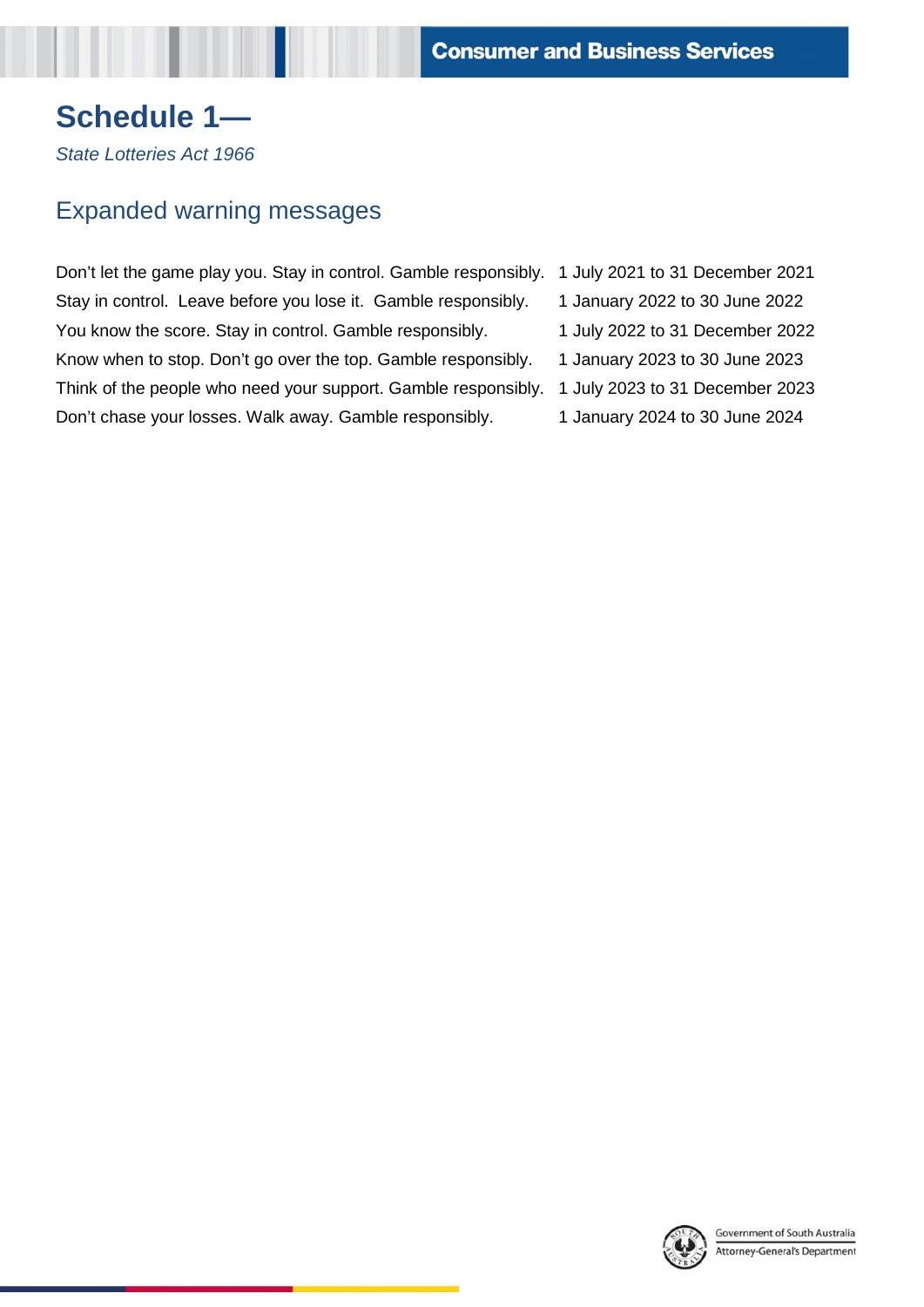# **Schedule 2 –**

*State Lotteries Act 1966* 

# Categories of Offences and Expiations

| Column A<br>Clause No.                                                                                                           | Column B<br>Offence category | Column C<br><b>Expiation category</b> |
|----------------------------------------------------------------------------------------------------------------------------------|------------------------------|---------------------------------------|
| 9(1)(a)                                                                                                                          | A                            | A                                     |
| 9(1)(b)                                                                                                                          | B                            | $\sf B$                               |
| 9(1)(c)                                                                                                                          | $\boldsymbol{\mathsf{A}}$    | $\sf A$                               |
| 9(1)(d)                                                                                                                          | B                            | $\sf B$                               |
| 9(1)(e)                                                                                                                          | D                            | D                                     |
| 9(1)(f)                                                                                                                          | $\mathsf D$                  | D                                     |
| 9(1)(g)                                                                                                                          | D                            | D                                     |
| 9(1)(h)                                                                                                                          | $\mathsf C$                  | $\mathsf C$                           |
| 9(1)(i)                                                                                                                          | $\mathsf C$                  | $\mathsf C$                           |
| 9(1)(j)                                                                                                                          | $\mathsf C$                  | $\mathsf C$                           |
| (9)(1)(k)                                                                                                                        | $\mathsf C$                  | $\mathsf C$                           |
| 9(3)                                                                                                                             | $\mathsf C$                  | $\mathsf C$                           |
| 10(1)(a)                                                                                                                         | $\mathsf C$                  | $\mathsf C$                           |
| 10(1)(b)                                                                                                                         | $\mathsf C$                  | $\mathsf C$                           |
| 12(1)<br>This penalty applies where the condensed<br>message is used when the expanded<br>warning message should have been used. | D                            | $\mathsf D$                           |
| 12(2)<br>This penalty applies where no warning<br>message appears.                                                               | B                            | $\sf B$                               |
| 12(3)                                                                                                                            | $\mathsf C$                  | $\mathsf C$                           |
| 12(4)                                                                                                                            | B                            | $\sf B$                               |
| 13(1)                                                                                                                            | B                            | $\sf B$                               |
| 13(2)                                                                                                                            | B                            | $\sf B$                               |
| 13(3)                                                                                                                            | B                            | $\sf B$                               |
| 13(4)                                                                                                                            | B                            | $\sf B$                               |
| 13(5)                                                                                                                            | B                            | $\sf B$                               |

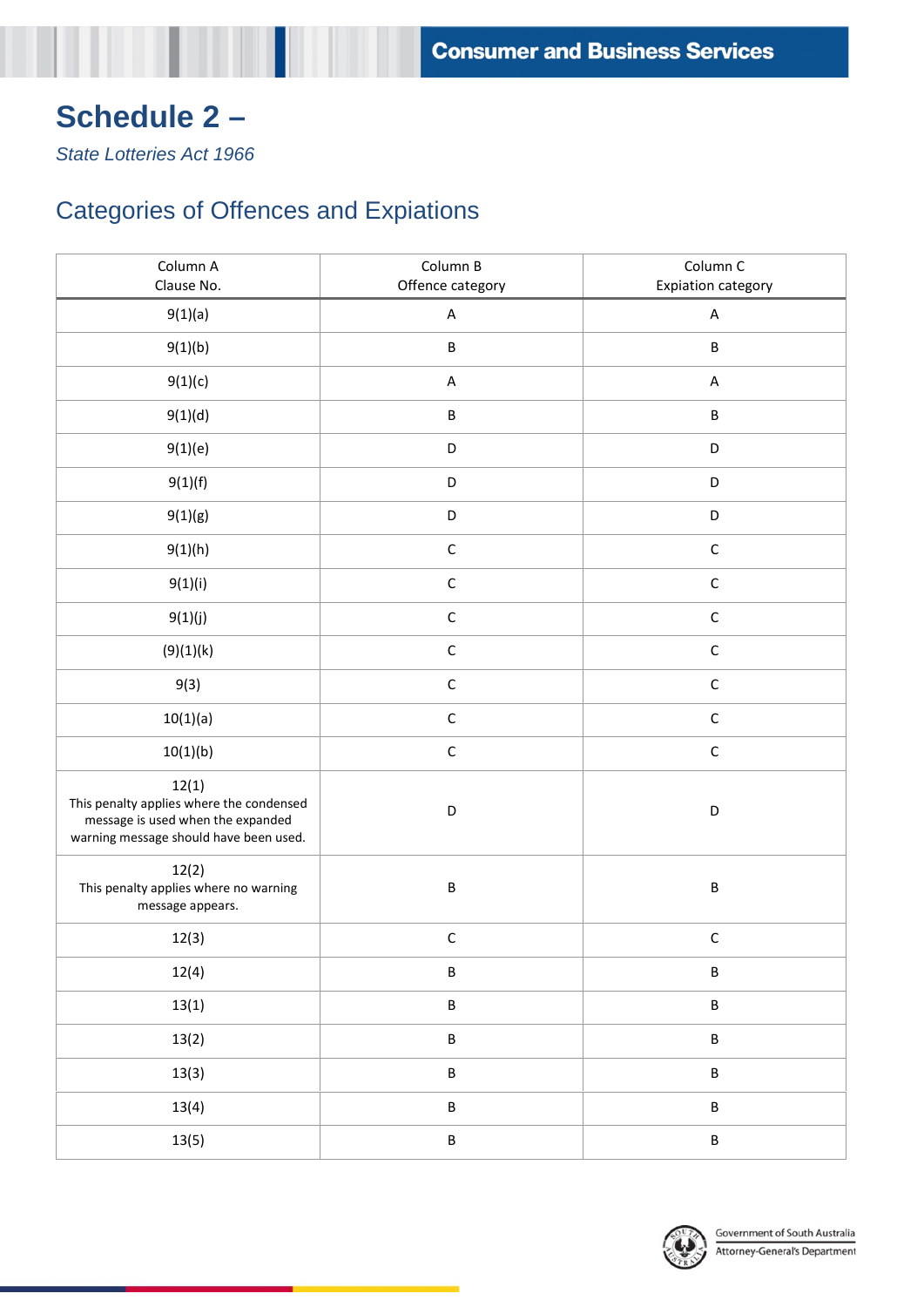

| Column A<br>Clause No. | Column B<br>Offence category | Column C<br>Expiation category                  |
|------------------------|------------------------------|-------------------------------------------------|
| 13(6)                  | $\mathsf C$                  | $\mathsf C$                                     |
| 13(7)                  | $\sf B$                      | $\sf B$                                         |
| 13(8)                  | $\mathsf C$                  | $\mathsf C$                                     |
| 13(9)                  | $\mathsf C$                  | $\mathsf C$                                     |
| 14(1)                  | $\sf B$                      | $\sf B$                                         |
| 14(2)                  | $\mathsf C$                  | $\mathsf C$                                     |
| 14(3)                  | $\mathsf C$                  | $\mathsf C$                                     |
| 14(5)                  | $\mathsf C$                  | $\mathsf C$                                     |
| 14(6)                  | $\mathsf C$                  | $\mathsf C$                                     |
| 14(7)                  | $\sf B$                      | $\sf B$                                         |
| 14(9)                  | $\mathsf C$                  | $\mathsf C$                                     |
| 15(1)                  | B                            | $\sf B$                                         |
| 15(2)                  | $\sf B$                      | $\sf B$                                         |
| 15(3)                  | $\mathsf A$                  | $\sf A$                                         |
| 15(4)                  | $\mathsf D$                  | $\mathsf D$                                     |
| 15(5)                  | $\mathsf C$                  | $\mathsf C$                                     |
| 15(8)                  | $\mathsf A$                  | $\sf A$                                         |
| 15(9)                  | $\mathsf D$                  | $\mathsf D$                                     |
| 15(10)                 | D                            | $\mathsf D$                                     |
| 15(12)                 | $\mathsf C$                  | $\mathsf C$                                     |
| 15(13)                 | D                            | $\mathsf D$                                     |
| 15(14)                 | D                            | $\mathsf D$                                     |
| 15(15)                 | $\mathsf A$                  | $\mathsf A$                                     |
| 15(16)                 | $\mathsf A$                  | $\sf A$                                         |
| 15(17)                 | $\mathsf C$                  | $\mathsf C$                                     |
| 15(18)                 | $\mathsf C$                  | $\mathsf C$                                     |
| 16(1)(a)               | D                            | $\mathsf D$                                     |
| 16(1)(b)               | D                            | $\mathsf D$                                     |
| 16(1)(c)               | D                            | $\mathsf D$                                     |
| 16(1)(d)               | $\mathsf D$                  | $\begin{array}{c} \n \mathsf{D} \n \end{array}$ |

I